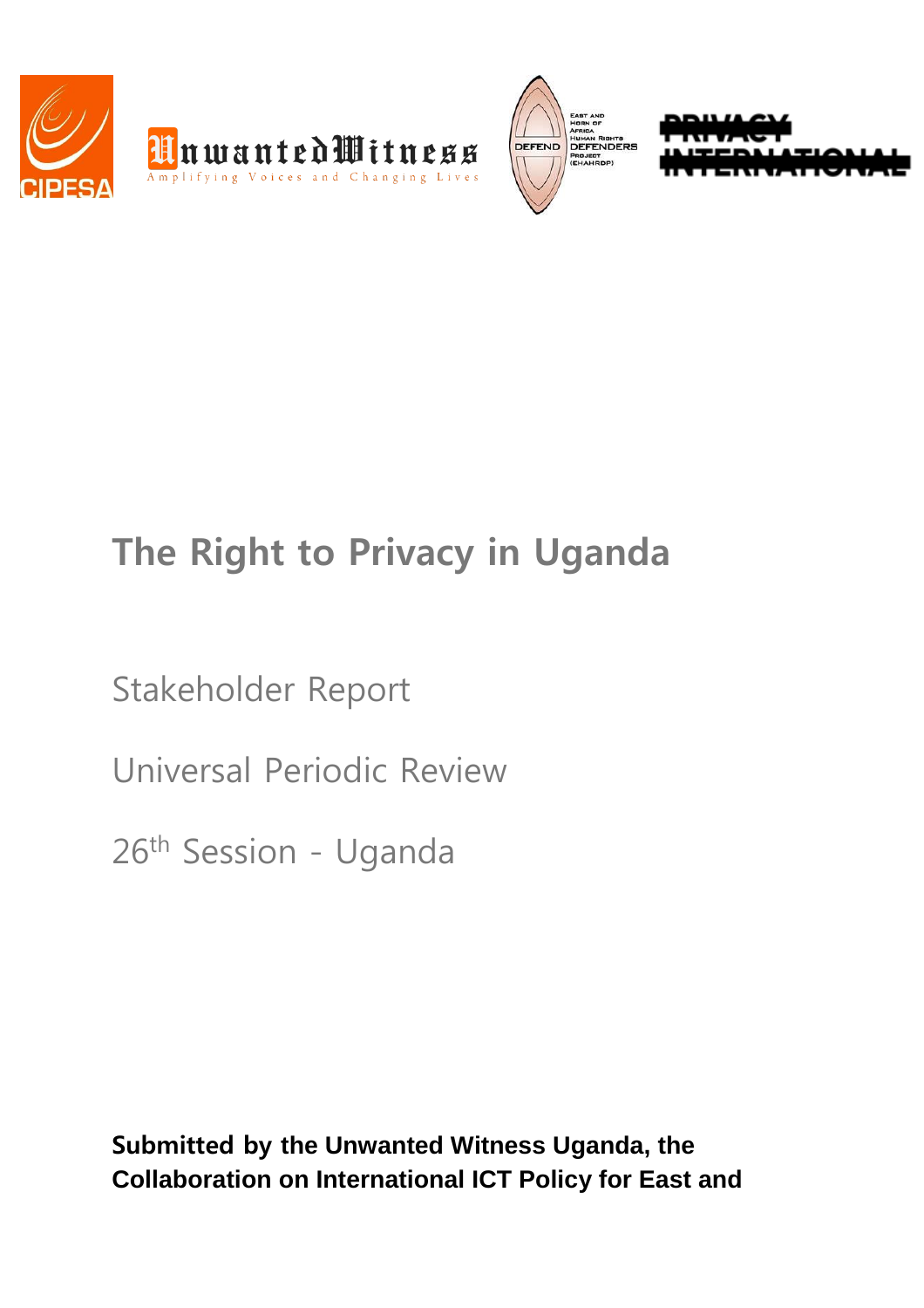# **Southern Africa, the East and Horn of Africa Human Rights Defenders Project and Privacy International**

# **March 2016**

# **Introduction**

- 1. This stakeholder report is a submission by Privacy International (PI), Unwanted Witness Uganda, the Collaboration on International ICT Policy for East and Southern Africa (CIPESA) and the East and Horn of Africa Human Rights Defenders Project (EHAHRDP).
- 2. PI is a human rights organisation that works to advance and promote the right to privacy and fight surveillance around the world. The Unwanted Witness Uganda is a Uganda based organization working for an open, free and secure internet that contributes to the realization of human rights and good governance. CIPESA is one of two centres established in 2004 under the Catalysing Access to Information and Communications Technologies in Africa (CATIA) initiative. CIPESA is a leading centre for research and information brokerage on ICT for improved livelihoods and ICT policy issues in the region. EHAHRDP is a regional non-governmental organization that seeks to strengthen the work of human rights defenders (HRDs) throughout the region by reducing their vulnerability to the risk of persecution and by enhancing their capacity to effectively defend human rights.
- 3. Unwanted Witness, CIPESA, EHAHRDP and PI wish to bring concerns about the protection and promotion of the right to privacy in Uganda before the Human Rights Council for consideration in Uganda's upcoming review

# **The right to privacy**

 $\overline{a}$ 

4. Privacy is a fundamental human right, enshrined in numerous international human rights instruments.<sup>1</sup> It is central to the protection of human dignity and forms the

<sup>1</sup> Universal Declaration of Human Rights Article 12, United Nations Convention on Migrant Workers Article 14, UN Convention of the Protection of the Child Article 16, International Covenant on Civil and Political Rights, International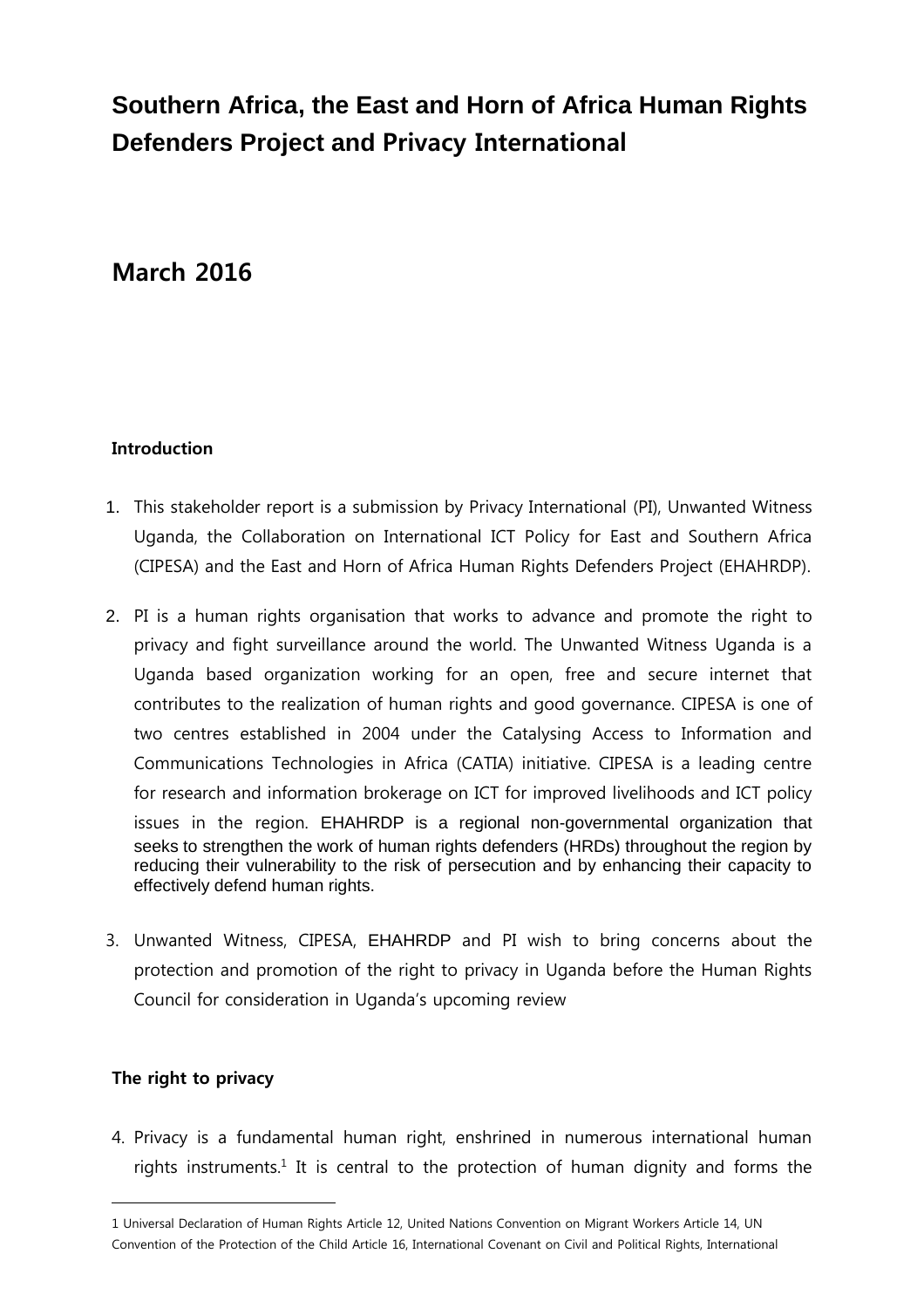basis of any democratic society. It also supports and reinforces other rights, such as freedom of expression, information and association.

- 5. Activities that restrict the right to privacy, such as surveillance and censorship, can only be justified when they are prescribed by law, necessary to achieve a legitimate aim, and proportionate to the aim pursued. $2$
- 6. As innovations in information technology have enabled previously unimagined forms of collecting, storing and sharing personal data, the right to privacy has evolved to encapsulate State obligations related to the protection of personal data. $3$  A number of international instruments enshrine data protection principles, <sup>4</sup> and many domestic legislatures have incorporated such principles into national law.<sup>5</sup>

#### **Follow up to the previous UPR**

- 7. There was no mention of the right to privacy within the context of communication surveillance and data protection in the National Report submitted by Uganda nor in the stakeholders' submissions.
- 8. A joint stakeholder submission<sup>6</sup> stated that the current equality and nondiscrimination legal framework reinforced the social stigma against lesbian, gay,

Covenant on Civil and Political Rights Article 17; regional conventions including Article 10 of the African Charter on the Rights and Welfare of the Child, Article 11 of the American Convention on Human Rights, Article 4 of the African Union Principles on Freedom of Expression, Article 5 of the American Declaration of the Rights and Duties of Man, Article 21 of the Arab Charter on Human Rights, and Article 8 of the European Convention for the Protection of Human Rights and Fundamental Freedoms; Johannesburg Principles on National Security, Free Expression and Access to Information, Camden Principles on Freedom of Expression and Equality.

<sup>2</sup> Universal Declaration of Human Rights Article 29; General Comment No. 27, Adopted by The Human Rights Committee Under Article 40, Paragraph 4, Of The International Covenant On Civil And Political Rights, CCPR/C/21/Rev.1/Add.9, November 2, 1999; see also Martin Scheinin, "Report of the Special Rapporteur on the promotion and protection of human rights and fundamental freedoms while countering terrorism," 2009, A/HRC/17/34.

<sup>3</sup> Human Rights Committee general comment No. 16 (1988) on the right to respect of privacy, family, home and correspondence, and protection of honour and reputation (art. 17)

<sup>4</sup> See the Council of Europe Convention for the Protection of Individuals with regard to Automatic Processing of Personal Data (No. 108), 1981; the Organization for Economic Co-operation and Development Guidelines on the Protection of Privacy and Transborder Data Flows of Personal Data (1980); and the Guidelines for the regulation of computerized personal data files (General Assembly resolution 45/95 and E/CN.4/1990/72)

<sup>5</sup> As of December 2013, 101 countries had enacted data protection legislation.

See: David Banisar, National Comprehensive Data Protection/Privacy Laws and Bills 2014 Map (January 28, 2014). Available at SSRN: <http://ssrn.com/abstract=1951416> or<http://dx.doi.org/10.2139/ssrn.1951416>

<sup>6</sup> JS8 Human Rights Network-Uganda, Uganda; Development Foundation for Rural Areas, Uganda; Education Access Africa, Uganda; Gideon Foundation against Child Sacrifice, Uganda; Good Hope Foundation for Rural Development, Uganda; Human Rights and Development Concern, Uganda; Human Rights Awareness and Promotion Forum, Uganda; Human Rights Concern, Uganda; Rule of Law Association, Uganda; Uganda Coalition on the International Criminal Court, Uganda.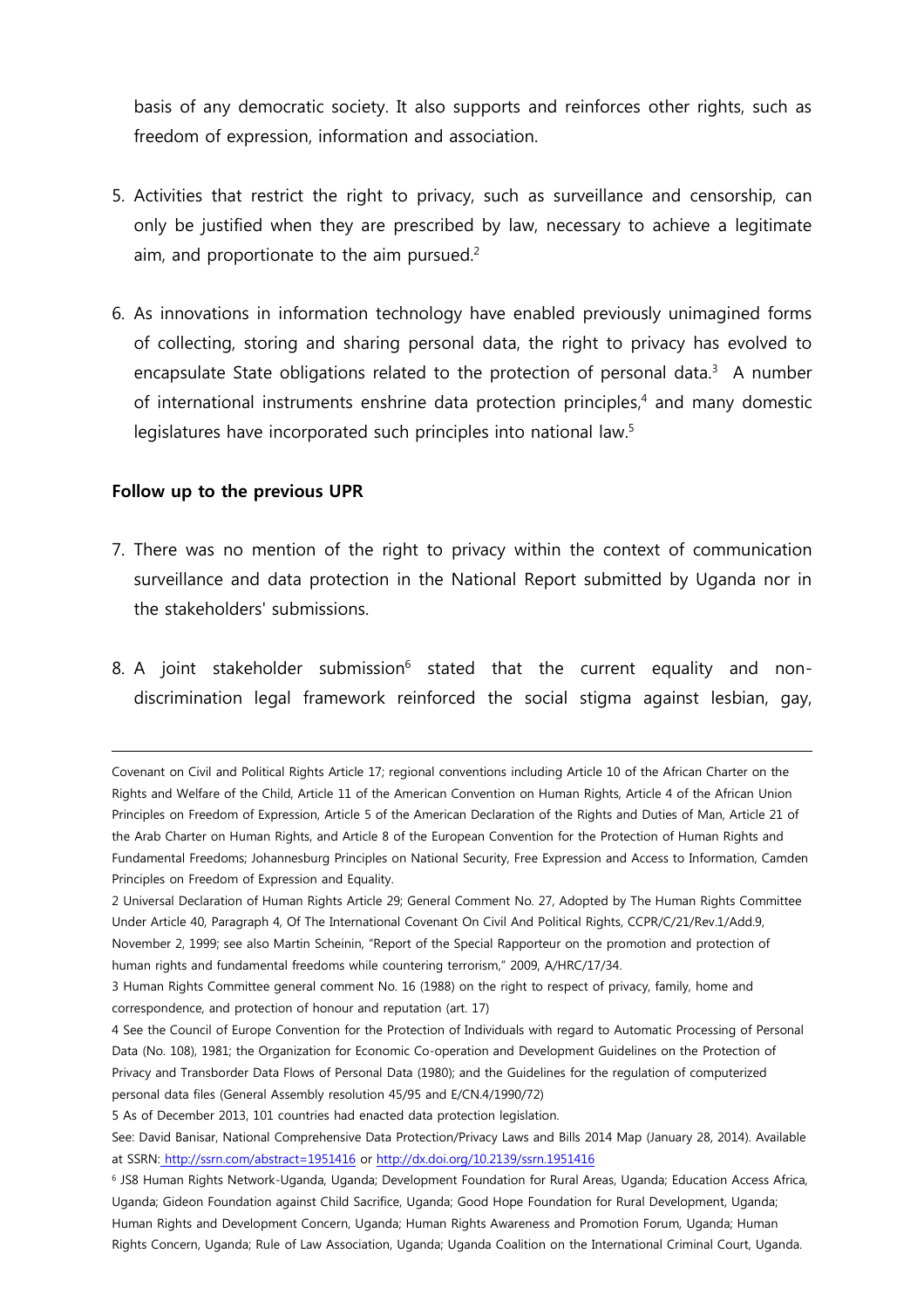bisexual and transgender individuals and exposed them to the risk of deprivation of liberty, life, right to privacy, physical integrity and health.<sup>7</sup> Additional concerns included the impact of retention of laws and the proposed enactment of new laws that further criminalize sexual relationships between same-sex consenting adults.<sup>8</sup>

9. Slovakia and Netherlands both raised concerns on the crackdown on civil society, human rights defenders and journalists, and urged Uganda to ensure these actors could freely exercise their work.<sup>9</sup>

### **Domestic laws related to privacy**

10. The 1995 Ugandan constitution explicitly recognises the right to privacy and calls for its protection:

Article 27 specifically notes that: (1) No person shall be subjected to— (a) unlawful search of the person, home or other property of that person; or (b) unlawful entry by others of the premises of that person. (2) No person shall be subjected to interference with the privacy of that person's home, correspondence, communication or other property.

11. Since this explicit recognition, Uganda has still not yet been able to adopt a data protection law. In 2014, Uganda's government through the National Information Technology Authority (NITA), the Ministry of Information Communication and Technology (MoICT) and the Ministry of Justice and Constitutional Affairs (MoJCA) issued a draft Data Protection and Privacy Bill for public comment but there has been no progress since.

# **International obligations**

12. Uganda has ratified the International Covenant on Civil and Political Rights ('ICCPR'). Article 17 of the ICCPR provides that "no one shall be subjected to arbitrary or

 $\overline{a}$ 

8 JS1 SIPD-UGANDA, Uganda; TITS-UGANDA, Uganda; KULHASUGANDA, Uganda; Frank and Candy, Uganda; Queer Youth Uganda, Uganda; Icebreakers Uganda, Uganda; Sexual Minorities, Uganda; Spectrum Uganda Mission, Uganda; Freedom and Roam Uganda, Uganda; Participatory Action for Rural Development Initiative (PARDI) and Human Rights Watch <sup>9</sup> A/HRC/19/16, Recommendations 111.75 and 111.76

<sup>7</sup> A/HRC/WG.6/12/UGA/3, para. 21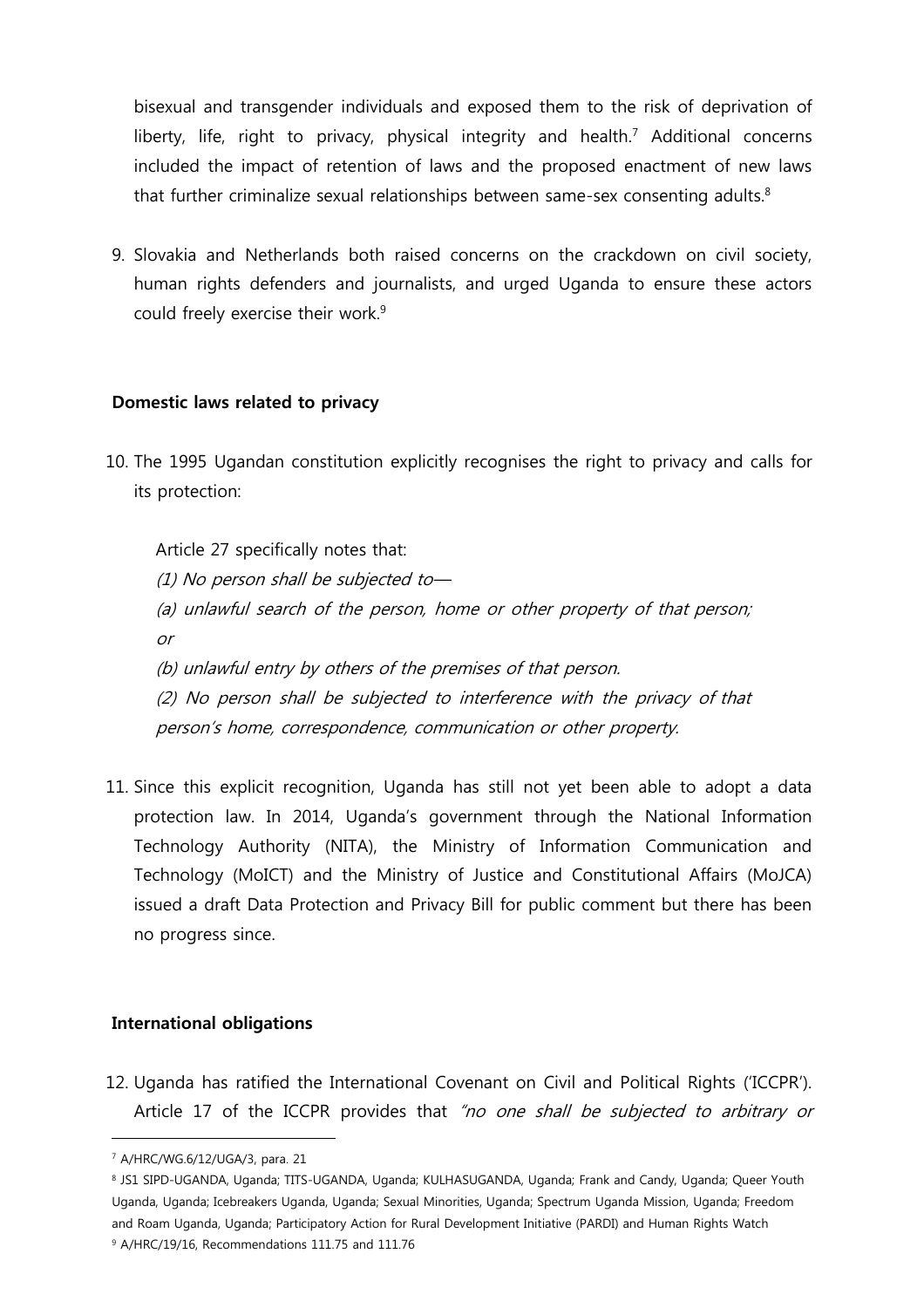unlawful interference with his privacy, family, home or correspondence, nor to unlawful attacks on his honour and reputation". The Human Rights Committee has noted that states party to the ICCPR have a positive obligation to "adopt legislative and other measures to give effect to the prohibition against such interferences and attacks as well as to the protection of this right [privacy]." $^{40}$ 

### **Areas of concern**

# I. Communications surveillance

- 13. In the last few years, there has been an increased concern of surveillance of political dissidents, human rights defenders, and journalists in Uganda. <sup>11</sup> These concerns have been heightened with the adoption of Regulation of Interception of Communications Act (RICA) in 2010 which provided broad provisions for interception of communications with limited oversight or safeguards, and on-going legislative process to adopt the Non-Governmental Organizations Bill which was gazetted in 2015 and stifles civic engagement by restricting the operations of NGOs.
- 14. In addition, whilst the extent of the surveillance capabilities of the Government of Uganda is unclear and leaked documents in July 2015 failed to confirm surveillance technologies had been sold to Uganda, $12$  a report by Privacy International published in October 2015 has provided evidence of the sale of intrusion malware FinFisher by Gamma International GmbH ('Gamma') to the Ugandan military. The malware was used to infect communications devices of key opposition leaders, media and establishment insiders over period between 2011 and 2013. The secret operation was codenamed Fungua Macho ('open your eyes' in Swahili).
- 15. This evidence in the context of a poor and inadequate legal framework raises some significant concerns of the surveillance practices of the government of Uganda.

Interception of communication

<sup>&</sup>lt;sup>10</sup> General Comment No. 16 (1988), para. 1

<sup>&</sup>lt;sup>11</sup> In a survey conducted in 2015 by CIPESA of human rights defenders, bloggers, journalists, editors, media rights organisations, sexual minorities and gender equality activists, 76% of the respondents thought that government agencies were monitoring and intercepting citizens' communications. See: CIPESA, State of Internet Freedom in in Uganda 2015, August 2015. pp. 9. Available at: [http://www.cipesa.org/?wpfb\\_dl=209](http://www.cipesa.org/?wpfb_dl=209)

<sup>&</sup>lt;sup>12</sup> Wikileaks, Hacking Team, dated 8 June 2016. Available at:<https://wikileaks.org/hackingteam/emails/emailid/11829>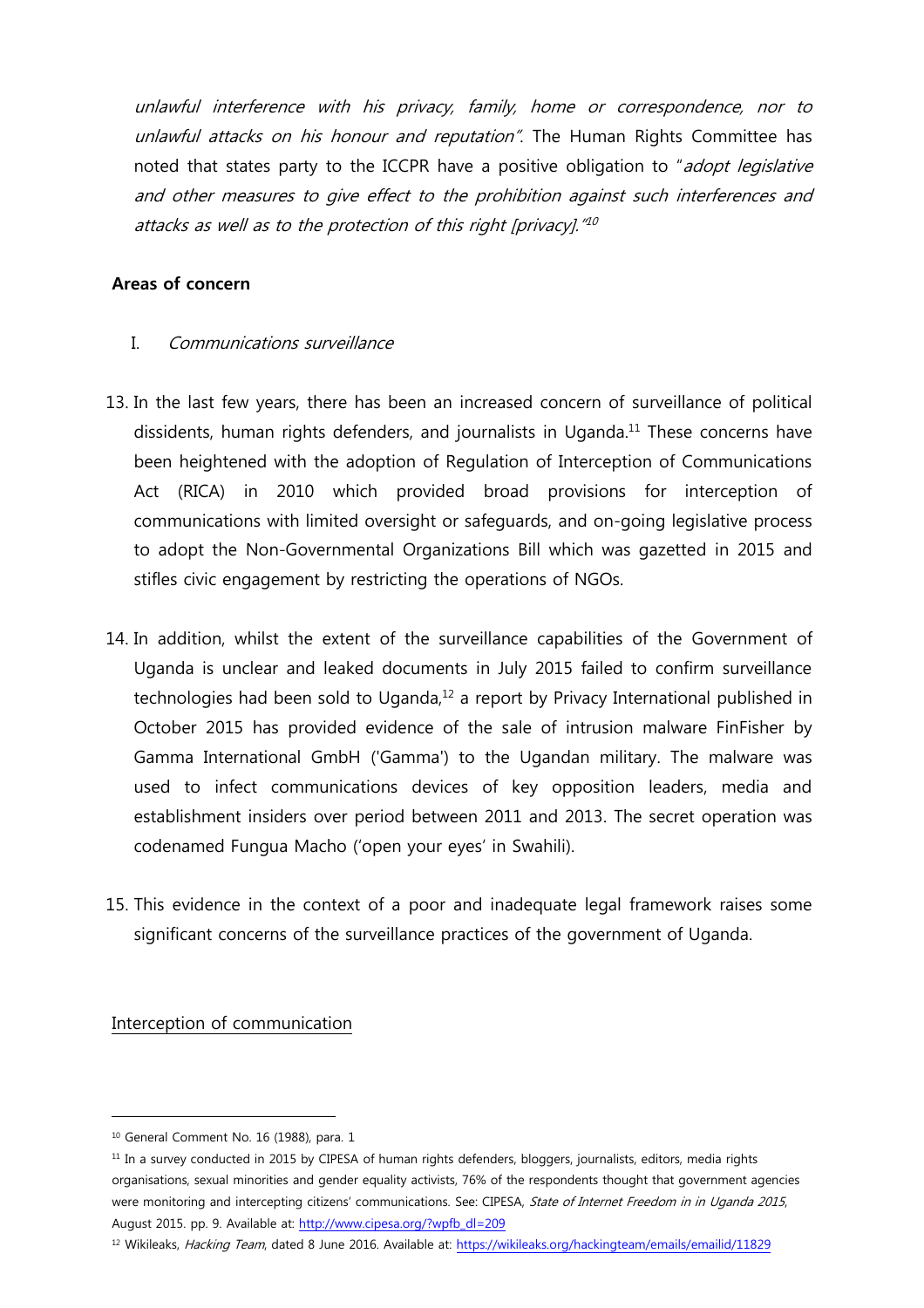- 16. Communications surveillance is primarily regulated by the Regulation of Interception of Communications Act (RICA) 2010, though other acts grant the security services wide-ranging communications surveillance powers including the 2015 Anti-Terrorism (Amended) Act. The adoption of RICA three days after the twin bomb attacks in Kampala in July  $2010^{13}$  illustrates the context in which it was adopted given the fact that the Bill had been in discussion since 2007. 14
- 17. RICA requires intelligence agencies and the Police to seek judicial authorisation for the interception of communications under Section 5. The law authorises officials to apply for a warrant that is issued by a designated judge to intercept specific communications. However, the threshold for issuance of a warrant to be established is very low given that law enforcement must only demonstrate "reasonable" ground for unspecified and broad threats to national security, national economic interests and public safety. As was noted with concern by the UN Special Rapporteur on promotion and protection of the right to freedom of opinion and expression (thereafter referred to as UNSR on freedom of expression) "In such instances, the burden of proof to establish the necessity for surveillance is extremely low, given the potential for surveillance to result in investigation, discrimination or violations of human rights."<sup>15</sup>
- 18. Under Section 7 evidence obtained by interception made in excess of a warrant issued under the Act remain admissible at the discretion of the court. To determine the admissibility of the evidence, the Court is required to consider the circumstances in which the evidence was obtained, the potential effect of its admission or exclusion on issues of national security and the unfairness to the accused that may be occasioned by its admission or exclusion.
- 19. Furthermore, the adoption of RICA failed to provide the necessary clarity on the legal framework for the interception of communication, as it does not replace the provisions contained in the Anti-Terrorism Act 2002.
- 20. The 2002 Act gives almost unfettered powers for state officials to conduct surveillance, without the need to obtain judicial authorisation.<sup>16</sup> The powers of

<sup>&</sup>lt;sup>13</sup> As Ugandans gathered in bars and restaurants to watch the FIFA World Cup final on 11th July, militants linked to the Islamist group Al Shabaab detonated bombs at Lugogo Rugby Club and the Ethiopian Village restaurant, killing over 70 people and injuring many more. See: "Militants Find Symbolic Targets in Uganda", Wall Street Journal, 13 July 2010. Available at:<http://www.wsj.com/articles/SB10001424052748704288204575362400675683926>

<sup>&</sup>lt;sup>14</sup> African Centre for Media Excellence, Parliament Passes Law to Intercept Communications Following Uganda Attacks, 23 July 2010. Available at: [http://acme-ug.org/2010/07/23/parliament-passes-law-to-intercept-communications-following](http://acme-ug.org/2010/07/23/parliament-passes-law-to-intercept-communications-following-uganda-attacks/)[uganda-attacks/](http://acme-ug.org/2010/07/23/parliament-passes-law-to-intercept-communications-following-uganda-attacks/)

<sup>15</sup> A/HRC/23/40, para. 56

<sup>&</sup>lt;sup>16</sup> Anti-Terrorism Act 2002, Part VII-Interception of Communications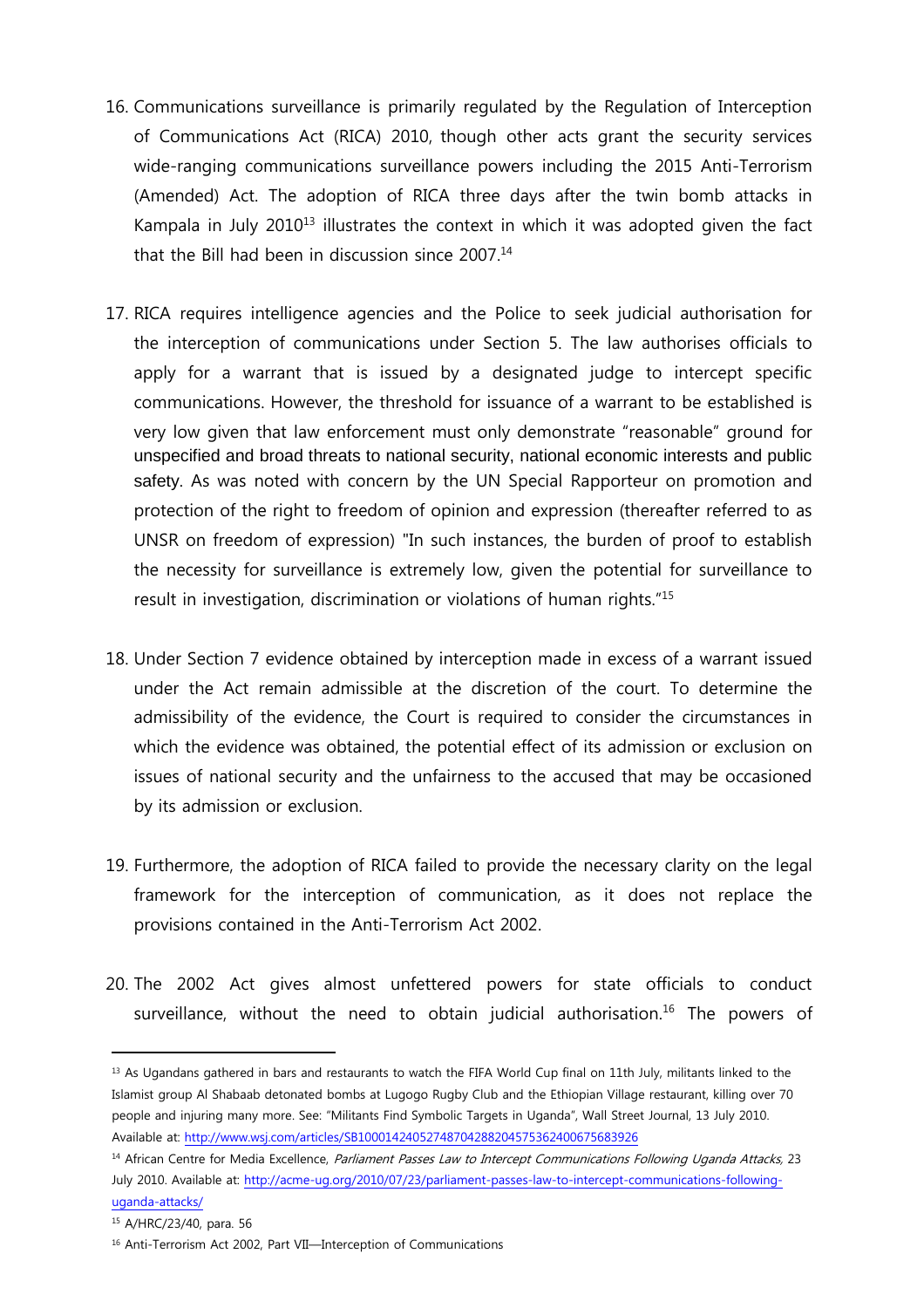surveillance awarded under the 2002 Act are broad. These include the interception of phone calls, emails or other communications, 'electronic surveillance', as well as monitoring of meetings, or doing "any other thing reasonably necessary" for the purpose of surveillance as noted in Section 19(5). The justifications of such surveillance are very broad, including safeguarding public interest, and protecting the national economy from terrorism as stated in Section 19(4).

- 21. In April 2015, the Parliament of Uganda adopted the Anti-Terrorism (Amendment) Bill, 2015<sup>17</sup>, aimed at revising parts of the Anti-Terrorism Act of 2002 and was signed into law by the President on 19 June 2015<sup>18</sup>. Members of the Parliament who wrote a dissenting minority report<sup>19</sup> raised their concern that some amendments "have been included with the aim to prejudice rights and freedoms of citizens contrary to the established constitutional order."<sup>20</sup> Whilst the aim of the bill was to define 'terrorism' in order to comply with the International Convention on the suppression of terrorist financing, the amended Act provides a broad definition of terrorism whose vagueness is concerning. Furthermore, there were concerns over the weak provision which termed "causing serious damage to property" as a definition of terrorism arguing the damage would have to be extensive.<sup>21</sup> Finally, they contested that "criminalizing 'any act prejudicial to national security or public safety' as a terrorist offence without qualifying national security and public safety is unconstitutional."<sup>22</sup> Such a provision would allow further crackdown on civil society, journalists and political dissidents in the name of "public interest".<sup>23</sup>
- 22. The addition of "interfering with an electronic system resulting in the disruption of provision of communication, financial, transport or other essential or emergency services" as terrorist office under Part III-Terrorism and Related Offences also raises concerns. 'Interfering with an electronic system', a practice also known as hacking, has been elevated to amounting to a terrorist offence, when it has up until now been categorized as a criminal offence. The vagueness of this provision and the failure to

<sup>17</sup> Anti-Terrorism (Amendment) Act 2015. Available at: [http://parliamentwatch.ug/wp-content/uploads/2015/06/The-Anti-](http://parliamentwatch.ug/wp-content/uploads/2015/06/The-Anti-Terrorism-Amendment-Bill-20151.pdf)[Terrorism-Amendment-Bill-20151.pdf](http://parliamentwatch.ug/wp-content/uploads/2015/06/The-Anti-Terrorism-Amendment-Bill-20151.pdf)

<sup>18</sup> Ibid

<sup>19</sup> A Minority Report on the Anti-Terrorism Amendment Bill, 2015, June 2015. Available at: [http://parliamentwatch.ug/wp](http://parliamentwatch.ug/wp-content/uploads/2015/06/DIA3-15-Report-on-the-Anti-terrorism-Amendment-Bill-2015-Including-Minority-Report1.pdf)[content/uploads/2015/06/DIA3-15-Report-on-the-Anti-terrorism-Amendment-Bill-2015-Including-Minority-Report1.pdf](http://parliamentwatch.ug/wp-content/uploads/2015/06/DIA3-15-Report-on-the-Anti-terrorism-Amendment-Bill-2015-Including-Minority-Report1.pdf)  $20$  Ibid, pp. 2

 $21$  Ibid, pp. 3

 $22$  Ibid, pp. 4

<sup>&</sup>lt;sup>23</sup> See: Ian, *Tough Times Ahead; Anti-Terrorism Bill Passed*, The Independent, 18 June 2015. Available at: [http://www.independent.co.ug/ugandatalks/2015/06/tough-times-ahead-anti-terrorism-bill-passed/;](http://www.independent.co.ug/ugandatalks/2015/06/tough-times-ahead-anti-terrorism-bill-passed/) Unwanted Witness, Crackdown on social media is a threat to digital rights and internet freedoms, 23 June 2015. Available at: [https://unwantedwitnessuganda.wordpress.com/2015/06/23/crackdown-on-social-media-is-a-threat-to-digital-rights-and](https://unwantedwitnessuganda.wordpress.com/2015/06/23/crackdown-on-social-media-is-a-threat-to-digital-rights-and-internet-freedoms/)[internet-freedoms/](https://unwantedwitnessuganda.wordpress.com/2015/06/23/crackdown-on-social-media-is-a-threat-to-digital-rights-and-internet-freedoms/)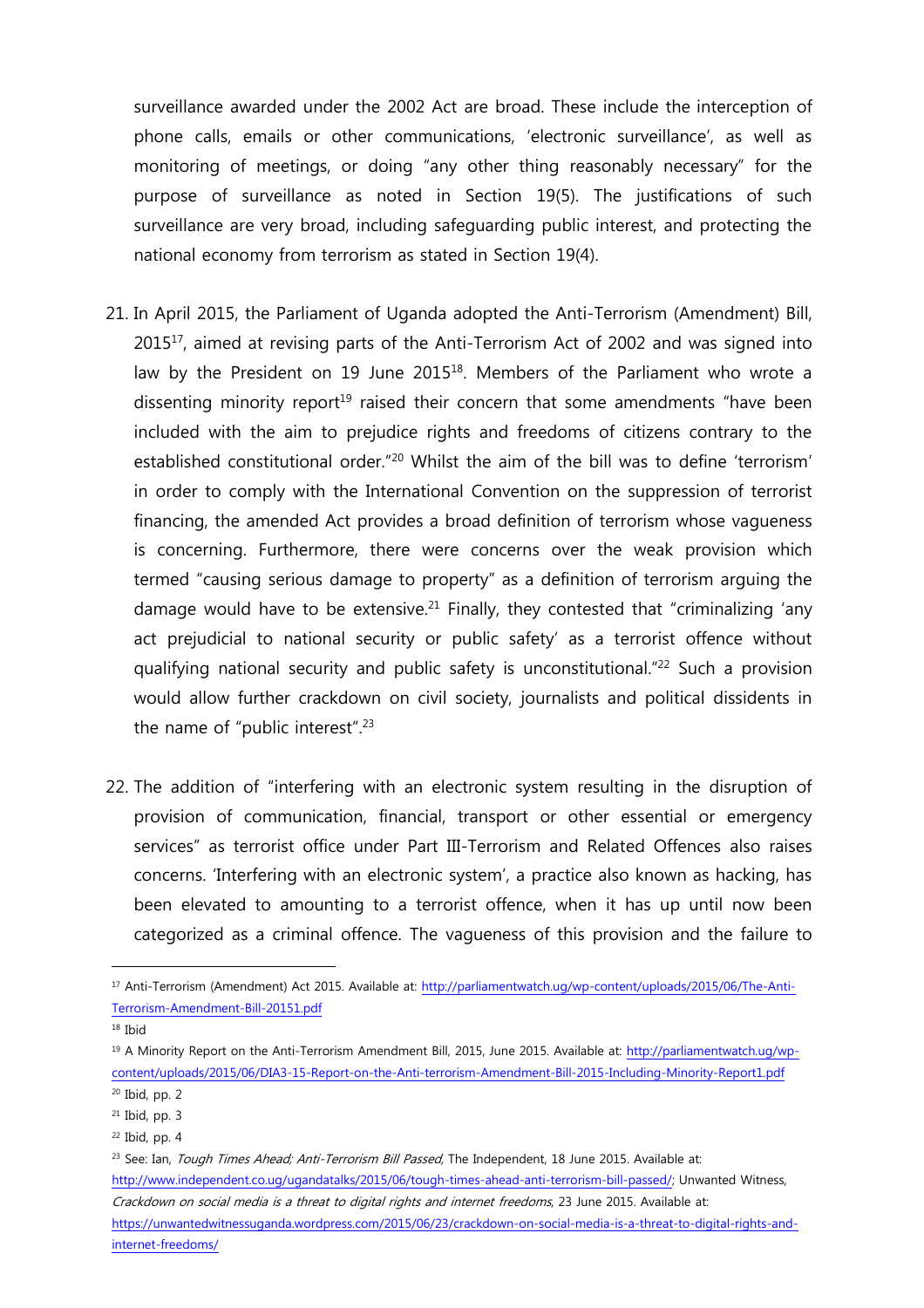define "interfering with an electronic system" and "disruption" raises concerns that these would be subject to broad interpretation.

# No clear oversight or transparency mechanisms

- 23. As noted by the UN Special Rapporteur on freedom of expression in 2013, the justification of national security "acts to warrant often unnecessary secrecy around investigations or law enforcement activities, undermining the principles of transparency and accountability."<sup>24</sup> Without adequate transparency and oversight of the powers granted under those two Acts, the Ugandan intelligence and law enforcement agencies are failing to ensure that their policies and practices adhere to international human rights standards and adequately protect the rights to privacy and freedom of expression.
- 24. There is no clear oversight mechanism under RICA or the Anti-Terrorism (Amended) Ac. None of the intelligence agencies with the power to conduct surveillance under these acts are subject to independent oversight however they all report to the President. Any reporting that may be conduced by the agencies to the President is not made public.

# Obligations on telecommunications and internet service providers to enable interception

25. In order to ensure that law enforcement and intelligence agencies are able to conduct communication surveillance, Section 8 of RICA requires that telecommunications and internet service providers ensure that their services are technologically capable of allowing lawful interception, and in such a way that the target of the interception remains unaware of it.

# Decryption of communications

26. Section 10 of RICA regulates the possibility of decrypting encrypted communications. This Section requires that a person in possession of a key must use it to disclose the encrypted information upon request by the authorised person. Failure to comply is sanctioned with a fine or a prison sentence.

<sup>24</sup> A/HRC/23/40, para 60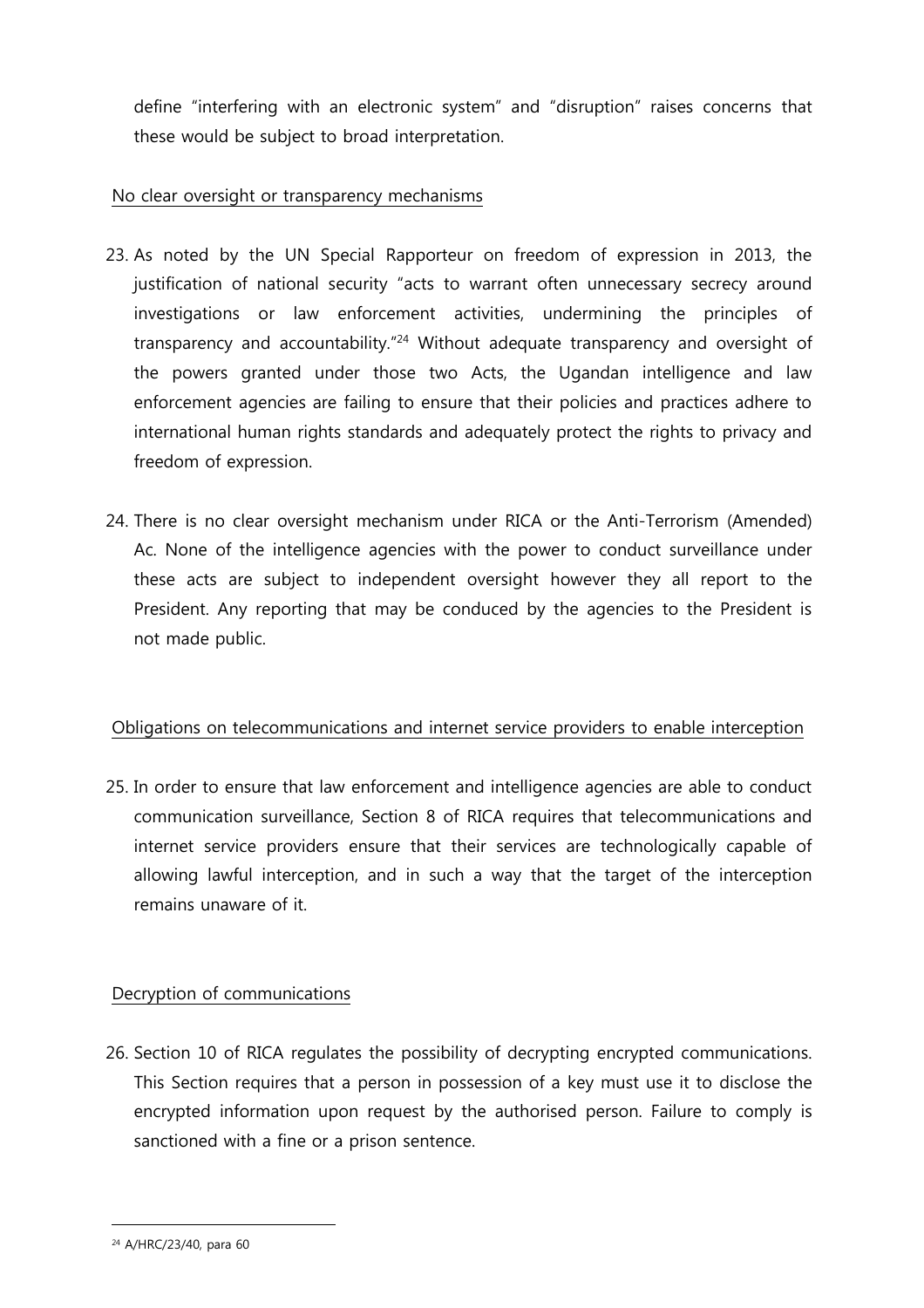- 27. This section of the Act does not seem to fall within the warrant regime that the Act upholds for interception of communications. The power to request the decryption of communications falls solely on an authorized person, i.e. intelligence officials including the police (see Section 4), but this decision is not required to be authorised by a judge and is not bound under any oversight regime.
- 28. In the words of the UN Special Rapporteur on freedom of expression, decryption "orders should be based on publicly accessible law, clearly limited in scope focused on a specific target, implemented under independent and impartial judicial authority, in particular to preserve the due process rights of targets, and only adopted when necessary and when less intrusive means of investigation is not available. Such measures may only be justified if used in targeting a specific user or users, subject to judicial oversight."<sup>25</sup>

# Blanket retention of communications data

- 29. Section 11 of RICA requires service providers to retain metadata, although the terms and conditions of the retention are not specified in the Act. As is seen in many countries, metadata is often wrongly awarded a lower level of protection than the content itself of communications (i.e. text of email). The Special Rapporteur on freedom of expression has noted that analysis of metadata "can be both highly revelatory and invasive, particularly when data is combined and aggregated."<sup>26</sup>
- 30. However, RICA does not define the terms and conditions of the retention policy but merely instructs the Minister responsible for Information and Communications Technology to issue a Directive outlining how service providers how they must comply with Section 11.
- 31. In addition, Section 3 of RICA also provides for the establishment of a Monitoring Centre under the control of the Minister – the "sole facility through which authorised interceptions shall be effected". As of late 2015, the monitoring centre was not operational though seven international firms were invited to bid for the project.<sup>27</sup> It has been delayed in part because service providers have contested Government orders that they pay to connect to the future system, according to sources in the

<sup>25</sup> A/HRC/29/32, para 45

<sup>26</sup> A/HRC/23/40, para 15

<sup>&</sup>lt;sup>27</sup> Privacy International, For God and My President: State Surveillance in Uganda, October 2015. Available at: [https://www.privacyinternational.org/sites/default/files/Uganda\\_Report\\_1.pdf](https://www.privacyinternational.org/sites/default/files/Uganda_Report_1.pdf)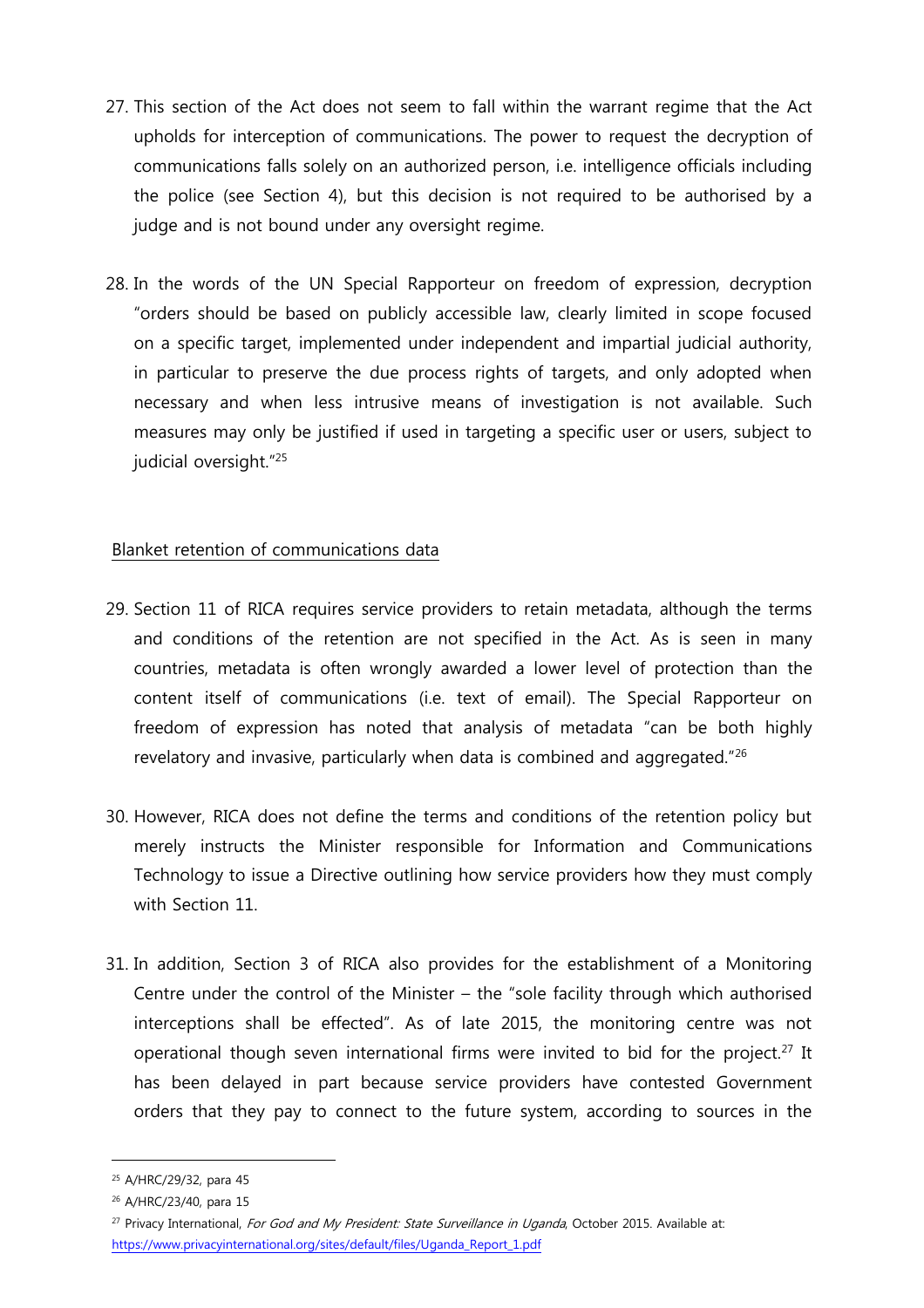technology industry. RICA requires service providers to foot the bill of connecting to the new centre or otherwise complying with the Act, a considerable cost. Current data retention capacity of the main networks, including MTN Uganda is estimated at around 6 months' worth of call metadata.

### No access to redress

 $\overline{a}$ 

- 32. RICA does not provide a right to seek redress for individuals who are the subject of a warrant for interception of communication. This is compounded by the fact that the Act fails to also provide a right to notification following an investigation to inform an individual that they had been subject to communication surveillance.
- 33. Instead, the restrictions on disclosure as outlined under Section 15 hinder any process of transparency, including from service providers by limiting their ability to publish statistics and other relevant information on the number and nature of communication interception requests received under the Act.
- 34. In the case of the Anti-Terrorism Act of 2002 and the Anti-Terrorism (Amendment) Act, given that no warrant is required and there may be no evidence it had been undertaken, the subject of the interception would have no means of finding out whether their communications have been intercepted, which further hinders their right to seek redress.

# Internet shutdowns and other unlawful limitation to enjoyment of fundamental rights online

- 35. The Uganda Communications Act 2013<sup>28</sup> awards the Uganda Communications Commission (UCC) the power to "direct any operator to operate a network in a specified manner in order to alleviate the state of emergency", as defined by the Constitution, "during a state of emergency in the interest of public safety" under Section 86. But neither of those terms are defined in the Act, and in accordance with the Constitution, it is the President who declares a state of emergency.
- 36. In 2011, the UCC directed all service providers to temporarily block access to certain services which included Facebook and Twitter in fear of these social media networks

<sup>28</sup> Communications Act, 2013. Available at:<http://www.ucc.co.ug/files/downloads/UCC%20Act%202013.pdf>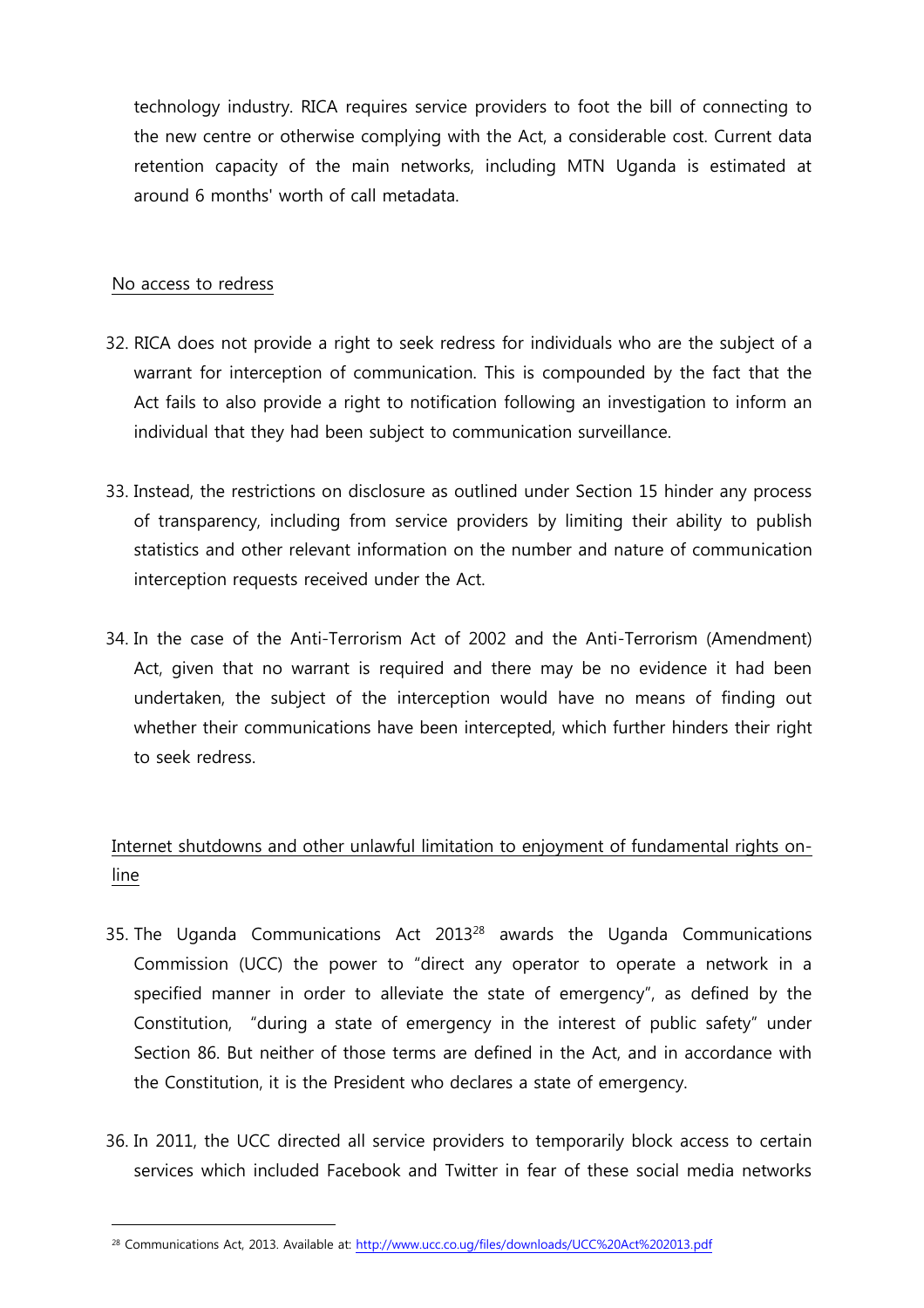being used to escalate opposition protests. <sup>29</sup> On 18 February 2016, the day of the Presidential elections, once again the UCC blocked access to social media networks, President Museveni stated that this was done to stop people "telling lies".<sup>30</sup> The social media networks were inaccessible for several days. Civil society in Uganda and across the world condemned this decision.<sup>31</sup>

## Lack of autonomy and independent oversight of intelligence agencies

- 37. The oversight of lawful security acts should be a combination of: executive control; parliamentary oversight; judicial review and monitoring by expert bodies.<sup>32</sup> However in Uganda, the legislative framework is vague and ambiguous, and there is not oversight nor accountability mechanism of the intelligence agencies.<sup>33</sup> It is the President who holds the role of overseeing the mandate and operations of all of the intelligence agencies.
- 38. The power to gather intelligence and conduct surveillance are concentrated around various institutions: the Uganda People's Defence Force (UPDF) and the Uganda Police Force (UPF). The President exercises control over sensitive intelligence operations while day-to-day spying for intelligence gathering appears less centralised.
- 39. The 1987 Security Organisations  $Act<sup>34</sup>$  established the Internal Security Organisation (ISO) and External Security Organisation (ESO). These two agencies are directed by Director Generals appointed by, and accountable to, the President, and exist to collect intelligence and provide advice on Uganda's security directly to the President.

<sup>&</sup>lt;sup>29</sup> CIPESA, Privacy in Uganda - An Overview of How ICT Policies Infringe on Online Privacy and Data Protection, CIPESA ICT Policy Briefing Series No. 06/15 December 2015, pp. 5. Available at: [http://www.cipesa.org/?wpfb\\_dl=201](http://www.cipesa.org/?wpfb_dl=201)

<sup>30</sup> BBC News, Uganda election: Facebook and WhatsApp blocked, 18 February 2016. Available at:

<http://www.bbc.co.uk/news/world-africa-35601220>

<sup>&</sup>lt;sup>31</sup> See: Unwanted Witness, Press Release on UCCS illegal social media shutdown, 19 February 2016. Available at: <https://unwantedwitness.or.ug/press-release-on-uccs-illegal-social-media-shutdown/> ; CIPESA & al, Joint Letter on Internet Shutdown in Uganda, 24 February 2016. Available at: [http://www.cipesa.org/2016/02/joint-letter-on-internet-shutdown-in](http://www.cipesa.org/2016/02/joint-letter-on-internet-shutdown-in-uganda/)[uganda/](http://www.cipesa.org/2016/02/joint-letter-on-internet-shutdown-in-uganda/)

<sup>32.</sup> European Union Agency for Fundamental Rights (2015) Surveillance by Intelligence Services: Fundamental Rights and Remedies in the EU. Mapping Member States Ellegal Frameworks, pp. 29. Available at:

[http://fra.europa.eu/sites/default/files/fra\\_uploads/fra-2015-surveillance-intelligence-services\\_en.pdf](http://fra.europa.eu/sites/default/files/fra_uploads/fra-2015-surveillance-intelligence-services_en.pdf)

<sup>33</sup> Agaba, A. (2009) Intelligence Sector Reform in Uganda: Dynamics, Aspects and Prospects, in 'Changing Intelligence Dynamics in Africa', eds. S. Africa and J. Kwadjo, GFN-SSR and ASSN, Birmingham, UK, pp. 41-60. Available at: [http://epapers.bham.ac.uk/1526/1/AfricaKwadjo\\_-2009-\\_IntelligenceAfrica.pdf](http://epapers.bham.ac.uk/1526/1/AfricaKwadjo_-2009-_IntelligenceAfrica.pdf)

<sup>34</sup> 1987 Security Organisations Act. Available at: <http://www.ulii.org/ug/legislation/consolidated-act/305>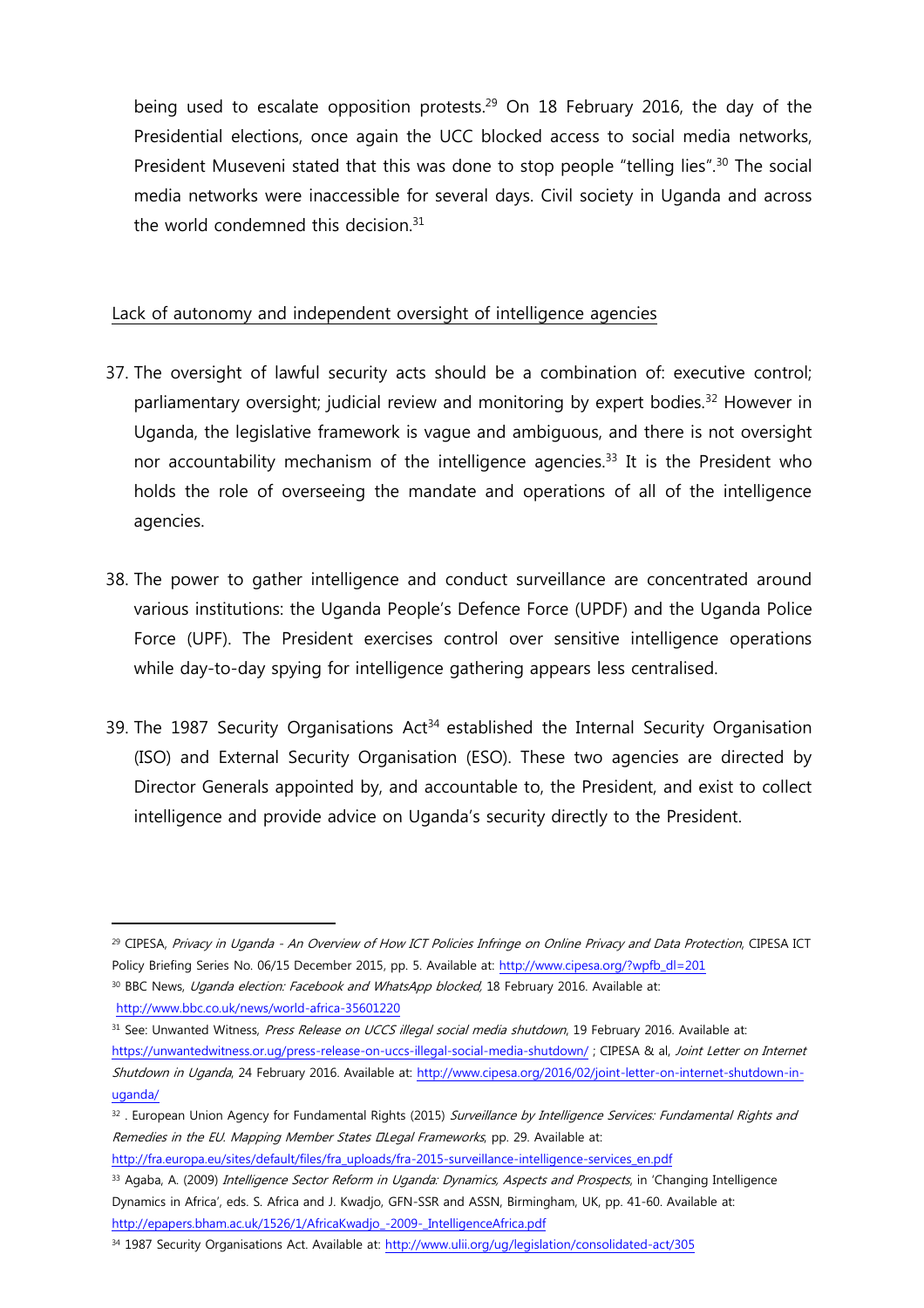#### Surveillance capabilities

- 40. Whilst the Ugandan government is unwilling to provide information on their surveillance programs, research published by Privacy International and other sources in the last few years has provided further information which has allowed the mapping of Uganda's surveillance capabilities.
- 41. **Communications Monitoring Centre**: RICA provides for the establishment of a Monitoring Centre. As of late 2015, the monitoring centre was not operational though seven international firms were invited to bid for the project.<sup>35</sup> These seven firms included: ZTE and Huawei (China), Verint Systems Ltd and NICE Systems (Israel), Macro System (Poland), RESI Group (Italy) and Gamma Group International (UK). The monitoring centre project has been delayed in part because telecommunication service providers have contested Government orders that they pay to connect to the future system, according to sources in the technology industry. NICE Systems is reported to have obtained the monitoring centre contract in November 2015.<sup>36</sup>
- 42. **Forensic analysis**: In recent years the security services have invested heavily in cyber defence. In 2013, a new forensic lab for the analysis of computer crime was opened in Kampala<sup>37</sup> and the UCC launched a Computer Emergency Response Team to investigate cybercrime. <sup>38</sup> Despite these developments, the Police's ability to actually conduct forensic analysis on devices and trace cybercrimes is rudimentary. The Police and investigating agencies often turn to private forensic companies to assist in complex investigations, according to an October 2015 investigation by Privacy International. 39
- 43. **Intrusion malware**: In late 2011, officials of the Chieftaincy of Military Intelligence (CMI) and Uganda Police Force (UPF), acting on presidential orders, used an intrusion malware, short for malicious software, to infect the communications devices of key

<sup>35</sup> Privacy International, For God and My President: State Surveillance in Uganda, October 2015. Available at: [https://www.privacyinternational.org/sites/default/files/Uganda\\_Report\\_1.pdf](https://www.privacyinternational.org/sites/default/files/Uganda_Report_1.pdf)

<sup>&</sup>lt;sup>36</sup> Africa Intelligence, Museveni commits \$85.5 million to monitor the Web, 6 November 2015. Available at: [http://www.africaintelligence.com/ION/politics-power/2015/11/06/museveni-commits-dollars85.5%C2%A0million-to](http://www.africaintelligence.com/ION/politics-power/2015/11/06/museveni-commits-dollars85.5%C2%A0million-to-monitor-the-web,108110202-ART)[monitor-the-web,108110202-ART](http://www.africaintelligence.com/ION/politics-power/2015/11/06/museveni-commits-dollars85.5%C2%A0million-to-monitor-the-web,108110202-ART)

<sup>&</sup>lt;sup>37</sup> Otage, S., Forensics lab for computer crime opened in Kampala, The Daily Monitor, 11 March 2013. Available at: [http://www.monitor.co.ug/News/National/Forensics-lab-for-computer-crime-opened-in-Kampala/-/688334/1716526/-](http://www.monitor.co.ug/News/National/Forensics-lab-for-computer-crime-opened-in-Kampala/-/688334/1716526/-/1590cm1z/-/index.html) [/1590cm1z/-/index.html](http://www.monitor.co.ug/News/National/Forensics-lab-for-computer-crime-opened-in-Kampala/-/688334/1716526/-/1590cm1z/-/index.html)

<sup>38</sup> Mwesigwa, A., UCC launches response team to curb cyber crime, The Observer, 12 June 2013. Available at: <http://www.observer.ug/business/38-business/25817-ucc-launches-response-team-to-curb-cyber-crime>

<sup>39</sup> Privacy International, Uganda's grand ambitions of secret surveillance, 15 October 2015. Available at: <https://www.privacyinternational.org/node/656>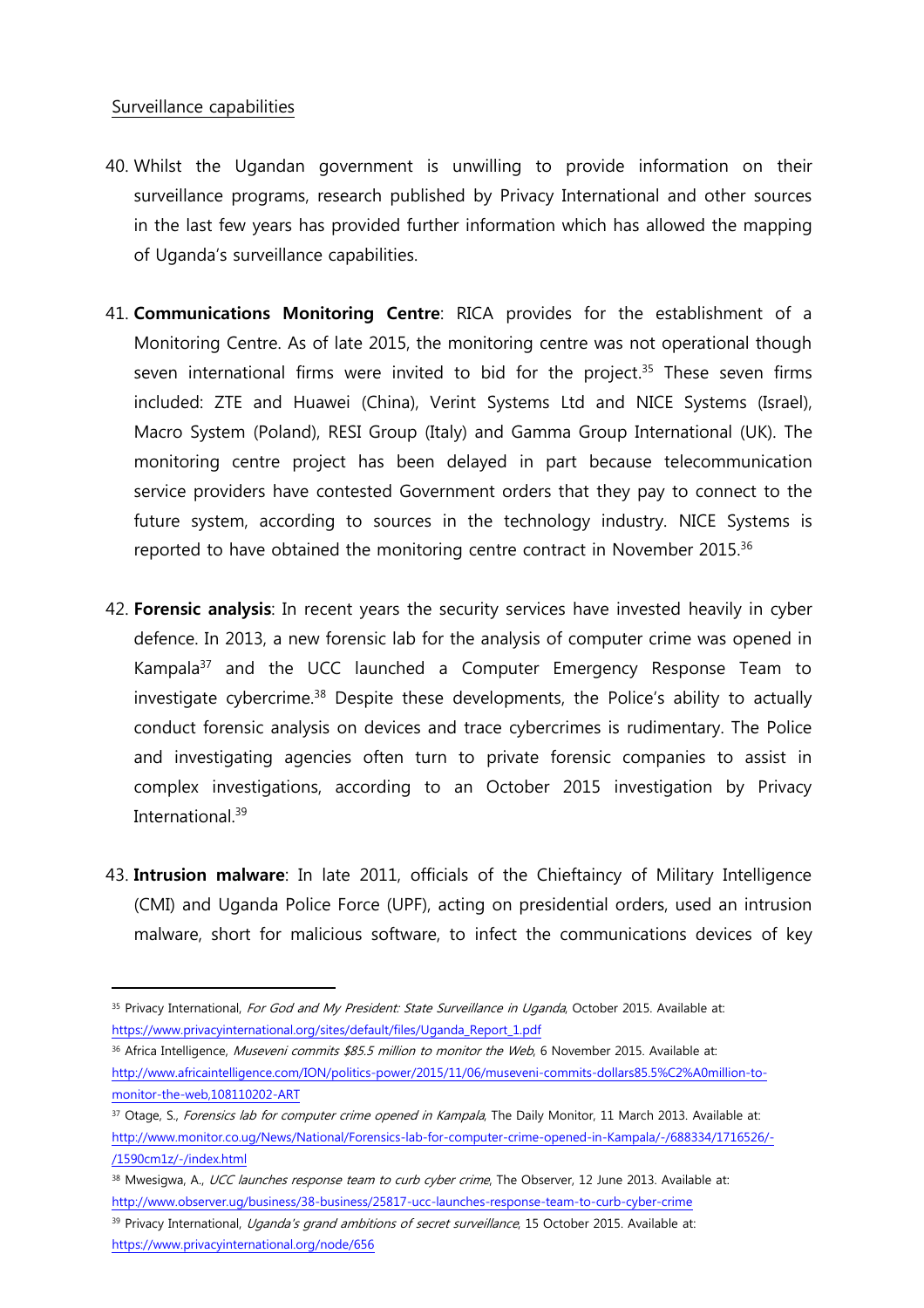opposition leaders, media and establishment insiders. The secret operation was codenamed Fungua Macho ('open your eyes' in Swahili), according to documents acquired by Privacy International. <sup>40</sup> The tool chosen as the 'backbone' of the operation, FinFisher, is intrusion malware at the time manufactured by the Gamma Group of companies, headquartered in the UK.

- 44. The Police also attempted to procure further technologies from intrusion malware supplier and rival to Gamma Group, Hacking Team, in mid-2015.<sup>41</sup> The local contact for the Hacking Team potential deal was Kin Kariisa, a business executive considered among Museveni's close contacts, according to documentation obtained by Privacy International. Kariisa was the President's special advisor on ICT from 2000 to 2009.
- 45. **Media monitoring**: In 2014, the UCC opened a media monitoring centre with "digital logger surveillance equipment",<sup>42</sup> though it appears to be targeted at recording and analysing public radio, television and print media rather than private communications. Police have also signed an accord with the UCC to cooperate more closely on the investigation of cybercrime. 43

# II. Lack of comprehensive data protection law

46. There is no specific law or regulation that regulates data protection in Uganda. However, in late 2014, Uganda's government through the National Information Technology Authority (NITA), the Ministry of Information Communication and Technology (MoICT) and the Ministry of Justice and Constitutional Affairs (MoJCA) issued a draft Data Protection and Privacy Bill for public comment.<sup>44</sup> The Bill is yet to be tabled before Parliament. It seeks to protect the privacy of the individual and personal data by regulating the collection and processing of personal information. It outlines the rights of individuals whose data is collected and the obligations of data collectors and data processors; and it regulates the use or disclosure of personal information.

<sup>&</sup>lt;sup>40</sup> Privacy International, For God and My President: State Surveillance in Uganda, October 2015. Available at: [https://www.privacyinternational.org/sites/default/files/Uganda\\_Report\\_1.pdf](https://www.privacyinternational.org/sites/default/files/Uganda_Report_1.pdf)

<sup>41</sup> Ibid

<sup>&</sup>lt;sup>42</sup> Nakabugo, Z., Report facts only, Kayihura tells journalists, The Observer, 11 January 2015. Available at: [http://www.observer.ug/index.php?option=com\\_content&view=article&id=35887:report-facts-only-kayihu-%20ra-tells](http://www.observer.ug/index.php?option=com_content&view=article&id=35887:report-facts-only-kayihu-%20ra-tells-journalists&catid=34:news&Itemid=114)[journalists&catid=34:news&Itemid=114](http://www.observer.ug/index.php?option=com_content&view=article&id=35887:report-facts-only-kayihu-%20ra-tells-journalists&catid=34:news&Itemid=114)

<sup>43</sup> Unwanted Witness, Uganda Police signs a secret MOU with Uganda Communication Commission, 12 January 2015.

Available at:<https://unwantedwitness.or.ug/uganda-police-signs-a-secret-mou-with-uganda-communication-commission/> 44 CIPESA, Reflections on Uganda's Draft Data Protection and Privacy Bill, 2014, 9 February 2015. Available at: <http://www.cipesa.org/2015/02/reflections-on-ugandas-draft-data-protection-and-privacy-bill-2014/>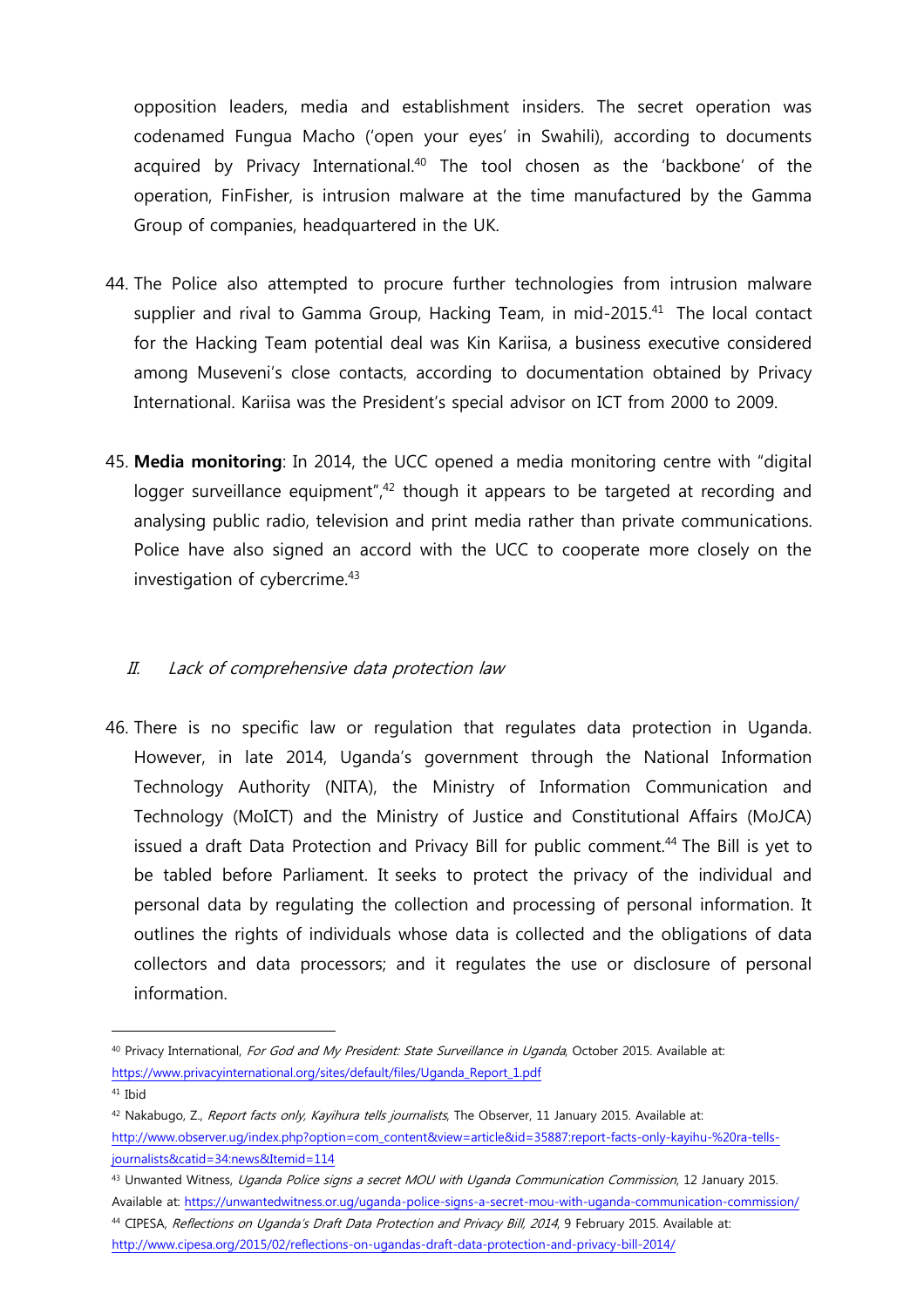- 47. During the consultation, Privacy International with Unwanted Witness and separately the Collaboration on International ICT Policy Centre for East and Southern Africa (CIPESA) <sup>45</sup> submitted comments on the draft bill.
- 48. Observations included the broad justifications for collecting personal data namely "proper performance of a public duty by a public body" and "national security" – were overly broad and vulnerable to misinterpretation. There was a lack of clarity as to whether the Act would apply to public and private institutions. Moreover, the retention of data for national security purposes was concerning for the security and use of personal data because the term national security had not been defined.
- 49. Furthermore, further concerns related to poor provisions on consent, specific purpose, and quality of data, the transfer of data to third countries unless there are adequate laws in these third countries to protect this data. The lack of definition of the term "reasonably practicable" with reference to exemption from having to seek consent from the individual for collection of their data. As well as the lack of a provision establishing a data protection authority that is administratively and financially independent of any public authority and is given adequate resources to conduct its activities.
- 50. Since the open consultation, little progress has been made on the bill in 2015 but the Bill has now been gazetted and will be tabled in Parliament.<sup>46</sup>
- 51. Concerns around the lack of a data protection framework have been heightened in view of the deployment of data-driven and reliant initiatives including:
- 52. **Identification and registration of subscribers** Compulsory SIM card registration and the retention of information about mobile phone users in a centralised database threaten the right to privacy in Uganda. SIM registration undermines the ability of users to communicate anonymously and disproportionately disadvantages the most marginalised groups.<sup>47</sup> It can have discriminatory effect by excluding users from accessing mobile networks. As was noted by the UN Special Rapporteur on freedom of expression in 2015, "compulsory SIM card registration may provide Governments with the capacity to monitor individuals and journalists well beyond any legitimate

<sup>45</sup> CIPESA, Reflections on Uganda's Draft Data Protection and Privacy Bill, 2014, CIPESA ICT Policy Briefing Series, Available at: [http://www.cipesa.org/?wpfb\\_dl=185](http://www.cipesa.org/?wpfb_dl=185)

<sup>46</sup> CIPESA, CIPESA Convenes Journalists to Discuss Uganda's Data Protection Bill, 6 January 2016. Available at: <http://www.cipesa.org/2016/01/cipesa-convenes-journalists-to-discuss-ugandas-data-protection-bill/>

<sup>47</sup> A/HRC/23/40, para 70; A/HRC/29/32, para 51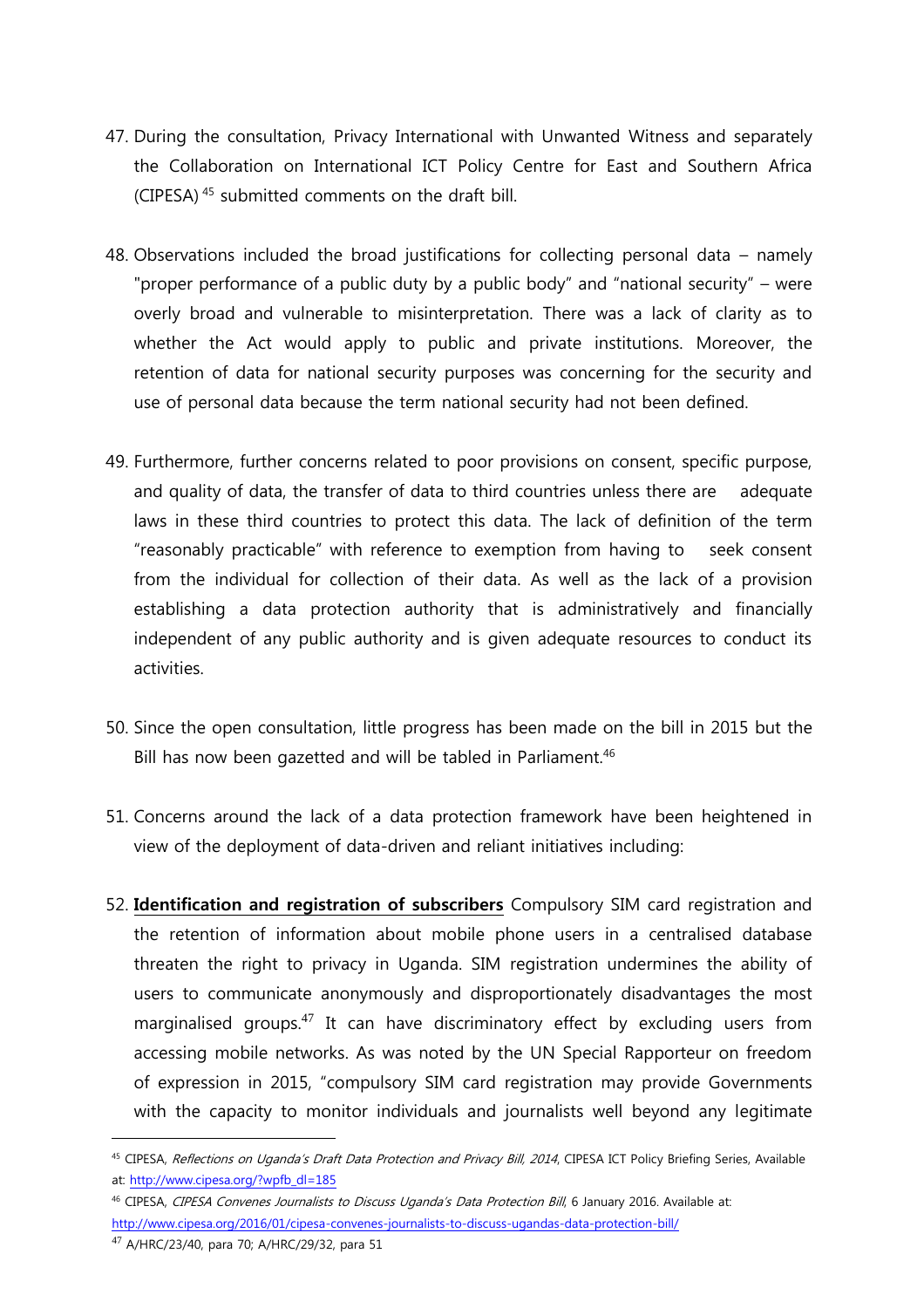government interest". The UN Special Rapporteur recommended that "states should refrain from making the identification of users a condition for access to digital communications and online services and requiring SIM card registration for mobile users."<sup>48</sup>

- 53. In Uganda, these concerns compound due to the absence of data protection legislation to appropriately regulate the collection and processing of personal information including among government departments.
- 54. Registration of SIM cards has been mandatory in Uganda since March 2012, following a campaign of the Uganda Communications Commission, which cited the Regulation of Interception of Communications Act (2010) as justification for the exercise.<sup>49</sup> RICA under Section 9.2 requires that telecommunication service providers ensure that existing subscribers register their SIM-cards within the period of six months from the date of commencement of the Act. The UCC stated that SIM registration information would be kept confidentially by telecommunications operators in a secure data base.
- 55. UCC justified the initiative as necessary to "[h]elp law enforcement agencies to identify the mobile phone SIM card owners", "[t]rack criminals who use phones for illegal activities", "[c]urb other negative incidents such as; loss of phone through theft, nuisance/hate text messages, fraud, threats and inciting violence", and "[h]elp service providers (network operators) know their customers better."<sup>50</sup>
- 56. In 2015, the Ministry of Security reportedly ordered the UCC to verify information provided by telephone users in the SIM card registration exercise by matching data collected during the National Identity card registration exercise with that gathered in the SIM card registration exercise.<sup>51</sup>
- 57. The cut-off date for the exercise was March 2013. Nevertheless, as of 2016 it is still possible to buy a functional unregistered SIM card in Uganda.
- 58. **CCTV**: The Ugandan government has been investing more heavily in CCTV; the number of cameras in the capital Kampala appears to have increased over several years. In 2014, it was reported that a Chinese telecommunications technology company, Huawei, had donated a multi-tracking system worth US\$ 750,000 to the

<sup>48</sup> A/HRC/29/32, para 60

<sup>&</sup>lt;sup>49</sup> UCC, *SIM Card Registration: Q&A*, Available at:<http://www.ucc.co.ug/data/smenu/23/SIM-Card-Registration.html>

<sup>50</sup> Ibid

<sup>51</sup> Bambino, R., Government to synchronize both SIM card and National ID registration data, TechJaja, 13 February 2015. Available at:<http://www.techjaja.com/government-to-synchronize-both-sim-card-and-national-id-registration-data/>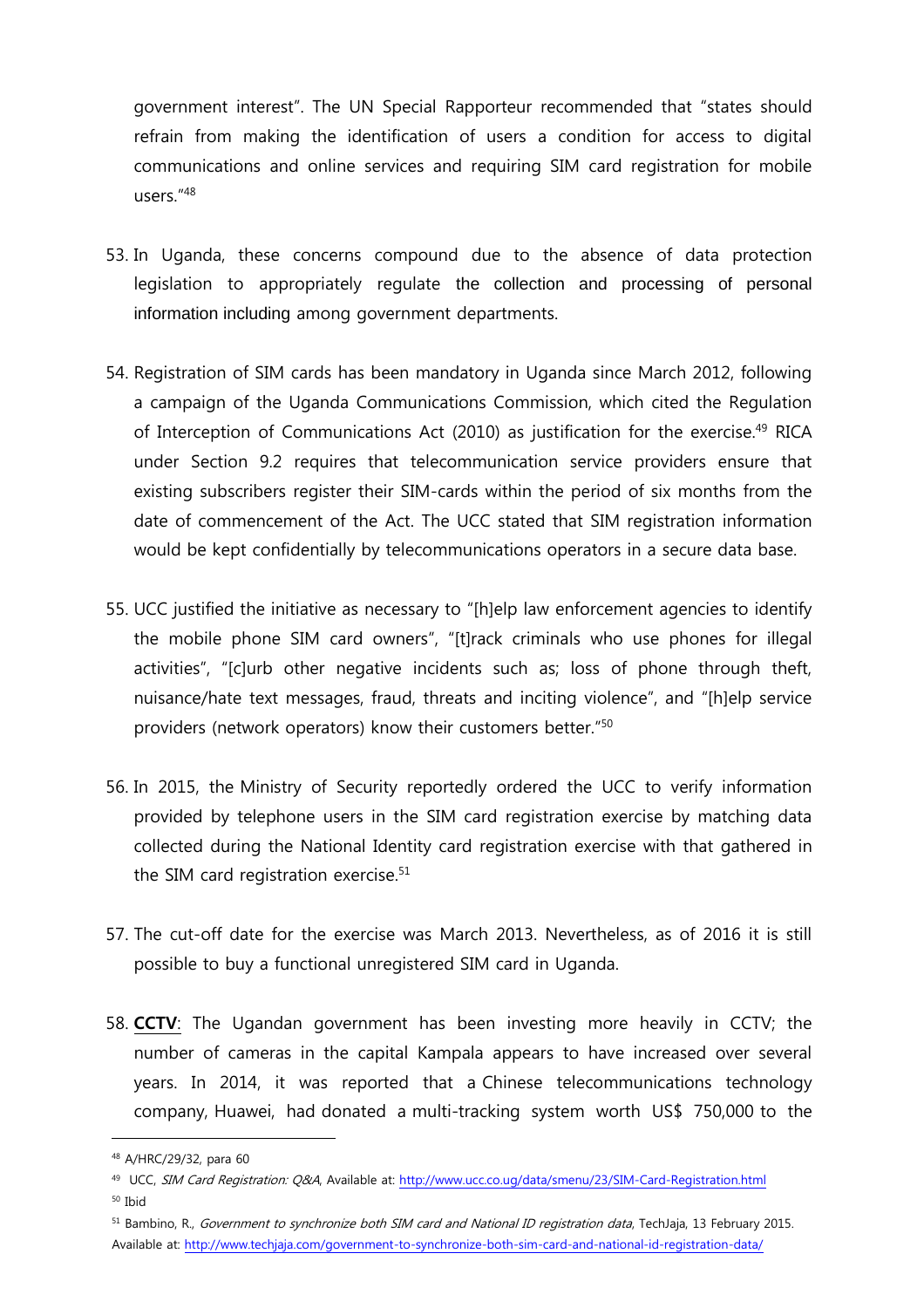Kampala Capital City Authority of the Ugandan government.<sup>52</sup> In February 2015, the Ugandan Parliament reportedly spent UGX 28 billion (over US\$ 9.8 million) on CCTV cameras and other security measures provided by Chinese technology firm ZTE. 53

59. **Biometrics:** As a means of combatting terrorism, fraud and securing its border management systems, Uganda has undertaken a process to procure biometric passports.<sup>54</sup> As well, in 2008 in order to tackle fraud and corruption, the government launched Uganda's Biometric and Smart Card Financial Card System.<sup>55</sup> Furthermore, for the 2016 Presidential elections, Uganda decided to make use of a biometric verification system at every polling station across the country.<sup>56</sup> The fingerprint scanners were provided by Suprema, Inc. and the delivery of the biometric verification system was made by Zetes, $57$  raising concerns over the role of non-Ugandan thirdparties in a process which results in the processing of a sensitive personal data of Ugandans. The biometric verification system was used but not at every polling station with some having to resort to printer paper registration documents. It was reported that this was due to human errors with wrong codes, staff unable to use the machines, and late arrival of the machines at some polling stations.<sup>58</sup>

#### III. Crackdown on civil Society

<sup>52</sup> Chimp Reports, Huawei Donates shs1.8bn Security Equipment to Uganda, 28 July 2014. Available at: <http://www.chimpreports.com/huawei-donates-shs1-8bn-security-equipment-to-uganda/>

<sup>53</sup> Kahill, P., KCCA receives donated Multi Media Tracking System, 29 July 2014. Available at: [http://news.ugo.co.ug/kcca](http://news.ugo.co.ug/kcca-receives-donated-multi-media-tracking-system/)[receives-donated-multi-media-tracking-system/](http://news.ugo.co.ug/kcca-receives-donated-multi-media-tracking-system/)

<sup>54</sup> Mayhew, P., Biometric identification news from Uganda, Kenya and Nigeria, 6 November 2014. Available at: <http://www.biometricupdate.com/201411/biometric-identification-news-from-uganda-kenya-and-nigeria>

<sup>55</sup> Uganda's Biometric and Smart Card Financial Card System, the 2013 AFI Global Policy Forum: Driving Policies for Optimal Impact. Available at: [http://www.afi-](http://www.afi-global.org/sites/default/files/publications/01_2_can_biometrics_advance_financial_inclusion_uganda.pdf)

[global.org/sites/default/files/publications/01\\_2\\_can\\_biometrics\\_advance\\_financial\\_inclusion\\_uganda.pdf](http://www.afi-global.org/sites/default/files/publications/01_2_can_biometrics_advance_financial_inclusion_uganda.pdf)

<sup>&</sup>lt;sup>56</sup> Clottey, *Uganda to Use Biometric Verification Machines for Elections*, 15 January 2016. Available at: <http://www.voanews.com/content/uganda-biometric-verification-machines-elections/3147994.html>

<sup>&</sup>lt;sup>57</sup> Vrankulj, A., Suprema to supply biometric live scanners for 2016 Ugandan elections, Zetes to deliver, 23 April 2014. Available at: [http://www.biometricupdate.com/201404/suprema-to-supply-biometric-live-scanners-for-2016-ugandan](http://www.biometricupdate.com/201404/suprema-to-supply-biometric-live-scanners-for-2016-ugandan-elections-zetes-to-deliver)[elections-zetes-to-deliver](http://www.biometricupdate.com/201404/suprema-to-supply-biometric-live-scanners-for-2016-ugandan-elections-zetes-to-deliver)

<sup>58</sup> Reported by Rindai Chipfunde Vava, the director of the Zimbabwe Election Support Network (Zesn) and was an observer in the recently-held Ugandan elections. See: Biometric voter registration: Lessons from Ugandan polls, The Zimbabwe Independent, 8 March 2016. Available at: http://www.theindependent.co.zw/2016/03/04/zanu-pf-not-sincere-in-reengaging-world-bank-imf/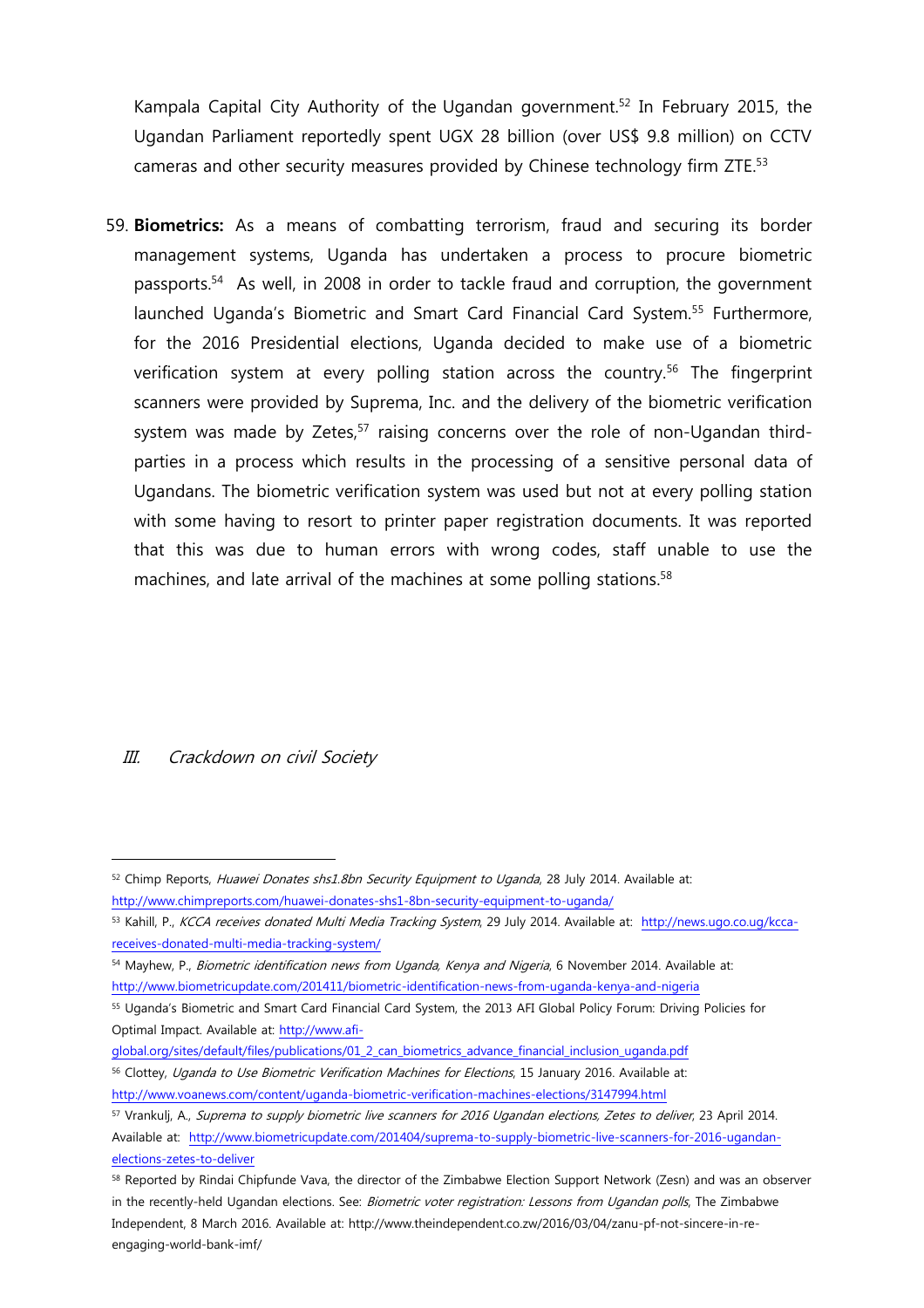- 60. The Non-Governmental Organisation (NGO) Bill was adopted by Parliament on 26 November 2015<sup>59</sup> and was signed into law by the president on 30<sup>th</sup> January 2016.<sup>60</sup>. It is now in force since  $10<sup>th</sup>$  March 2016 as the NGO Act, 2016.
- 61. The Act retained provisions that are likely to limit civic space and were criticised for negatively impacting the ability of NGOs in Uganda to operate independently and free from government monitoring and interference.<sup>61</sup> Provisions include limiting activities of NGOs and their ability to express any criticism of the government. Furthermore, with the criminal penalties that the Act provides could result in the criminalisation of legitimate activities and behaviour that constitute the very mandate of civil society organisations.
- 62. Specific concerns have been expressed by organisations working with marginalised groups particularly those working with lesbian, gay, bisexual, transgender and intersex (LGBTI), as well as sex workers. The most problematic sections retained in the Act are sections 44 (d) and (f) and section 30(1). According to these sections an organisation shall not engage in 'any act which is prejudicial to the security, laws and interest of Uganda and dignity of the people of Uganda'. Given the position of the Government on these issues, and the criminalisation of any person who "promotes homosexuality," under Section 13 of the Anti-Homosexuality Act, which may have been interpreted to include NGOs that advocate for gay rights, there are serious concerns that the work undertaken by these group may be interpreted as prejudicial to the security, dignity and interest of Uganda and may result into a justification for surveillance of the organisation under the provisions of the RICA.
- 63. This new law comes within a context in which in recent years have seen a worrying attempt from the Ugandan government to limit, regulate and monitor the activities of civil society.<sup>62</sup> In the last few years, NGOs have experienced break-ins and robberies of

62 See: East and Horn of Africa Human Rights Defenders Project (EHAHRDP), Overview of the Human Rights Situation in the East and Horn of Africa April 2015- October 2015, Report submitted to the 57th Ordinary Session of the African Commission on Human and Peoples' Rights (ACHPR), Banjul, The Gambia, November 201. Available at: [https://www.defenddefenders.org/wp-content/uploads/2015/11/ACHPR-57th-Session-report.pdf;](https://www.defenddefenders.org/wp-content/uploads/2015/11/ACHPR-57th-Session-report.pdf) CIPESA, How Recently Enacted Laws Undermine Ugandan Citizens' Rights, CIPESA ICT Policy Briefing Series April 2014. Available at: [http://www.cipesa.org/?wpfb\\_dl=158](http://www.cipesa.org/?wpfb_dl=158) ; [http://www.theguardian.com/law/2015/aug/26/ngos-face-restrictions-laws-human](http://www.theguardian.com/law/2015/aug/26/ngos-face-restrictions-laws-human-rights-generation)[rights-generation;](http://www.theguardian.com/law/2015/aug/26/ngos-face-restrictions-laws-human-rights-generation) Unwanted Witness, Shrinking Civic Political Space, 8 January 2016. Available at: [https://unwantedwitness.or.ug/shrinking-civic-political-space-government-seeks-to-amend-the-anti-terrorism-act-to-target](https://unwantedwitness.or.ug/shrinking-civic-political-space-government-seeks-to-amend-the-anti-terrorism-act-to-target-civil-society-foreign-funding/)[civil-society-foreign-funding/](https://unwantedwitness.or.ug/shrinking-civic-political-space-government-seeks-to-amend-the-anti-terrorism-act-to-target-civil-society-foreign-funding/)

<sup>59</sup> ICNL, NGO Law Monitor: Uganda, 2 January 2016. Available at:<http://www.icnl.org/research/monitor/uganda.html>

<sup>60</sup> Jjuuko, A., Museveni's assent to NGO Act will cost us all, The Observer, 26 February 2016. Available at: <http://www.observer.ug/viewpoint/42802-museveni-s-assent-to-ngo-act-will-cost-us-all>

<sup>61</sup> Human Rights Watch, Uganda: Bill Threatens Rights, Independent Groups, 20 April 2015. Available at: <https://www.hrw.org/news/2015/04/20/uganda-bill-threatens-rights-independent-groups>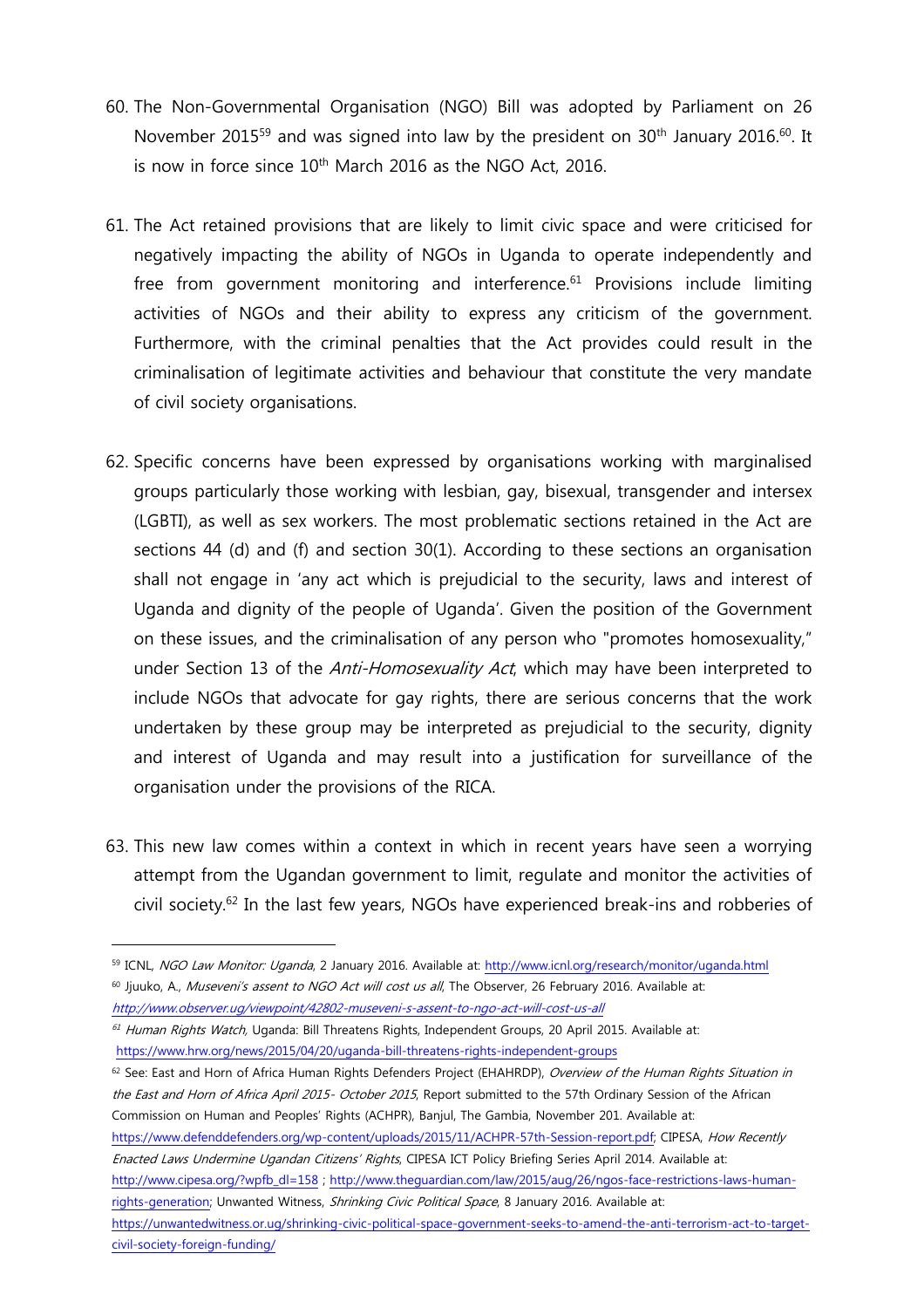their offices. According to an umbrella body the NGO Forum over 15 offices of human rights organizations have been broken into under similar circumstances. They include: ACCU, FHRI, EHAHRDP, AGHA, HRNJ-Uganda, AFODE, among others.<sup>63</sup> The above constitute some of the factors for the shrinking civic political space, notwithstanding that political officers have continuously made re-assurances about the safety and security of NGOs in Uganda.<sup>64</sup>

# **Recommendations**

 $\overline{a}$ 

64. We recommend that the government of Uganda:

- Ensure that its communication surveillance laws, policies and practices adhere to international human rights law and standards including the principles of legality, proportionality and necessity; and take the necessary measure to ensure that all interception activities – including access to stored communications – are subject to prior judicial authorisation;
- Establish an independent and effective oversight mechanism (such as a Surveillance Commission) with a mandate to monitor all stages of interceptions of communications under the revised Regulation of Interception of Communications Act to ensure they are compliant with Uganda's domestic and international commitment to the right to privacy and other human rights;
- Reform Uganda's intelligence agencies to ensure they are subject to independent oversight mechanisms and guarantee transparency of their mandate and operations in accordance with international human rights standards;
- Ensure that the Parliament conducts an inquiry into the use of intrusion software to assess their compliance with Uganda's domestic and international human rights obligations and make publicly available any findings related to the above inquiry;
- Halt all procurement of intrusion malware and other hacking tools pending the results of the Parliamentary inquiry and ensure there are appropriate controls to prevent the use of private surveillance industry products to facilitate human rights abuses;

<sup>63</sup> Human Rights Network of Journalist, Ugandan human rights office vandalised in latest crackdown on civil society, IFEX, 7 May 2014. Available at: [https://www.ifex.org/uganda/2014/05/07/hrnj\\_uganda\\_alert\\_civil/](https://www.ifex.org/uganda/2014/05/07/hrnj_uganda_alert_civil/)

<sup>64</sup> Uganda National NGO Forum, NGOs should not be threatened - Gen. Aronda assures NGO Leaders, 19 May 2014. Available at:<http://ngoforum.or.ug/ngos-should-not-be-threatened-gen-aronda-assures-ngo-leaders-3/>